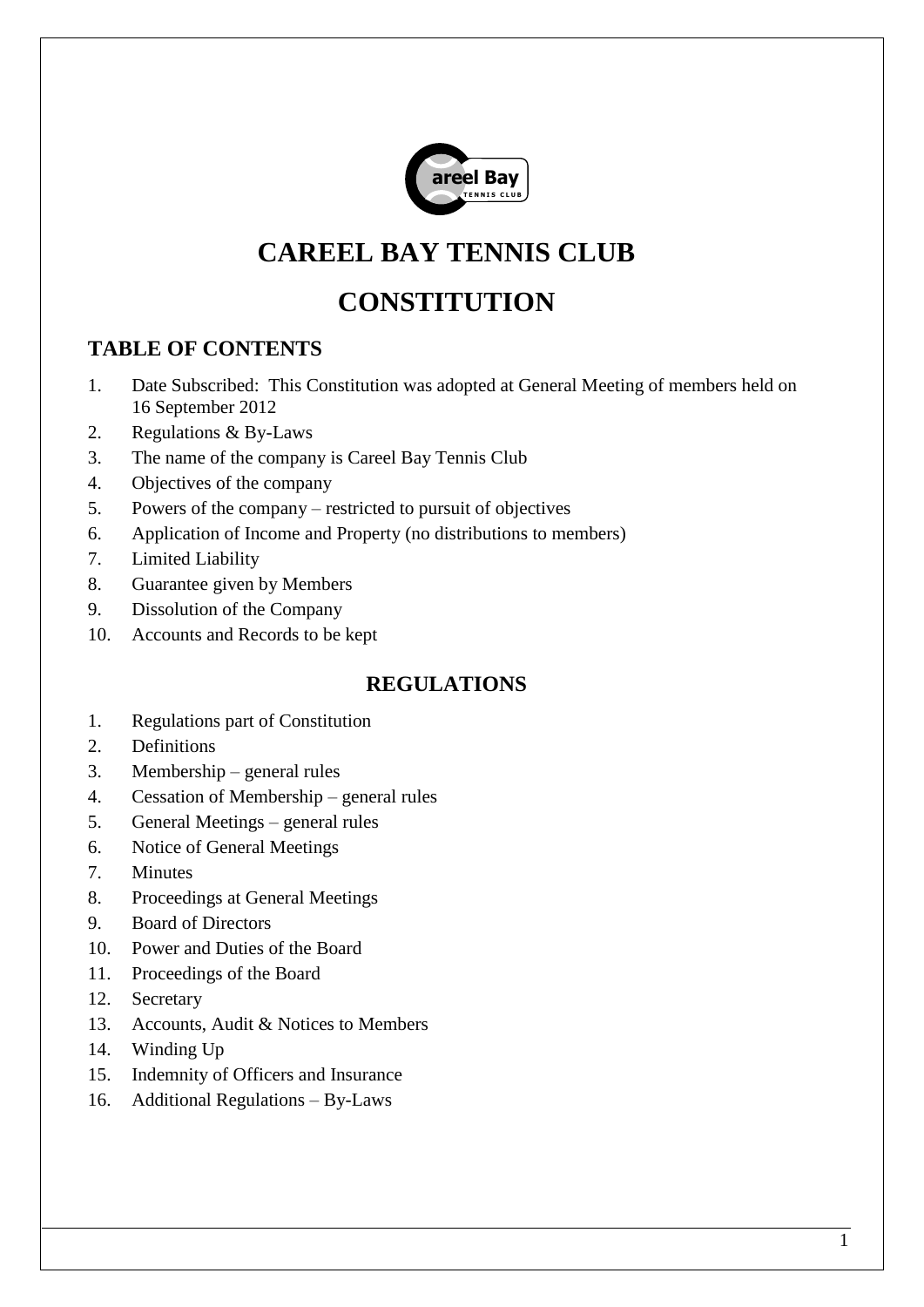## **CONSTITUTION**

### **OF**

## **CAREEL BAY TENNIS CLUB**

A Company Limited By Guarantee

#### **1. DATE SUBSCRIBED:** 16 September 2012

#### **2. REGULATIONS AND BY LAWS:** The Regulations and By laws referred to in Schedule one are part of this Constitution.

#### **3. NAME:**

The name of the Company is CAREEL BAY TENNIS CLUB

#### **4. OBJECTIVES:**

The company is established to pursue the following principal objectives:

- (a) To foster and promote the game of tennis and to cultivate sportsmanship amongst its members at Careel Bay or elsewhere in the state of New South Wales.
- (b) To foster and promote the game of tennis amongst juniors and youth in the community.
- (c) To make tennis courts available for hire to members of the community at a reasonable cost consistent with the proper financial management of the Company.
- (d) To improve the standard of play of the game of tennis amongst its members.
- (e) To promote and sponsor social activities amongst its members.
- (f) To acquire by purchase, lease, licence of otherwise tennis courts and grounds at Careel Bay or elsewhere within the State of New South Wales and to manage, prepare, improve, cultivate and maintain the same for tennis or other sports or pastimes in as good and satisfactory condition as practicable.
- (g) To provide amenities for the members which are as comprehensive as possible and subject to any prior requirements of the Company for its members or hirers of the tennis courts, to make the Clubhouse available for hire at a reasonable cost consistent with the proper financial management of the Company, by any community group or the public generally.
- (h) To affiliate with the governing tennis body of the district.
- (i) To hold or arrange competitions and provide or contribute towards the provision of prizes, awards and distinctions in connection therewith. Provided that no member of the company shall receive any prize, award or distinction of monetary value except as a successful competitor at any competition held or promoted by the company.

#### **5. POWERS:**

Solely for the purpose of carrying out the aforesaid objectives and not otherwise the company shall have the following powers:

(a) To enter into any arrangements with any Government or authority, supreme, municipal, local or otherwise, that may seem conducive to the Company's objectives or any of them and to obtain from any such Government or authority any rights, privileges and concessions which the Company may think it desirable to obtain, and to carry out, exercise and comply with any such arrangements, rights, privileges and concessions.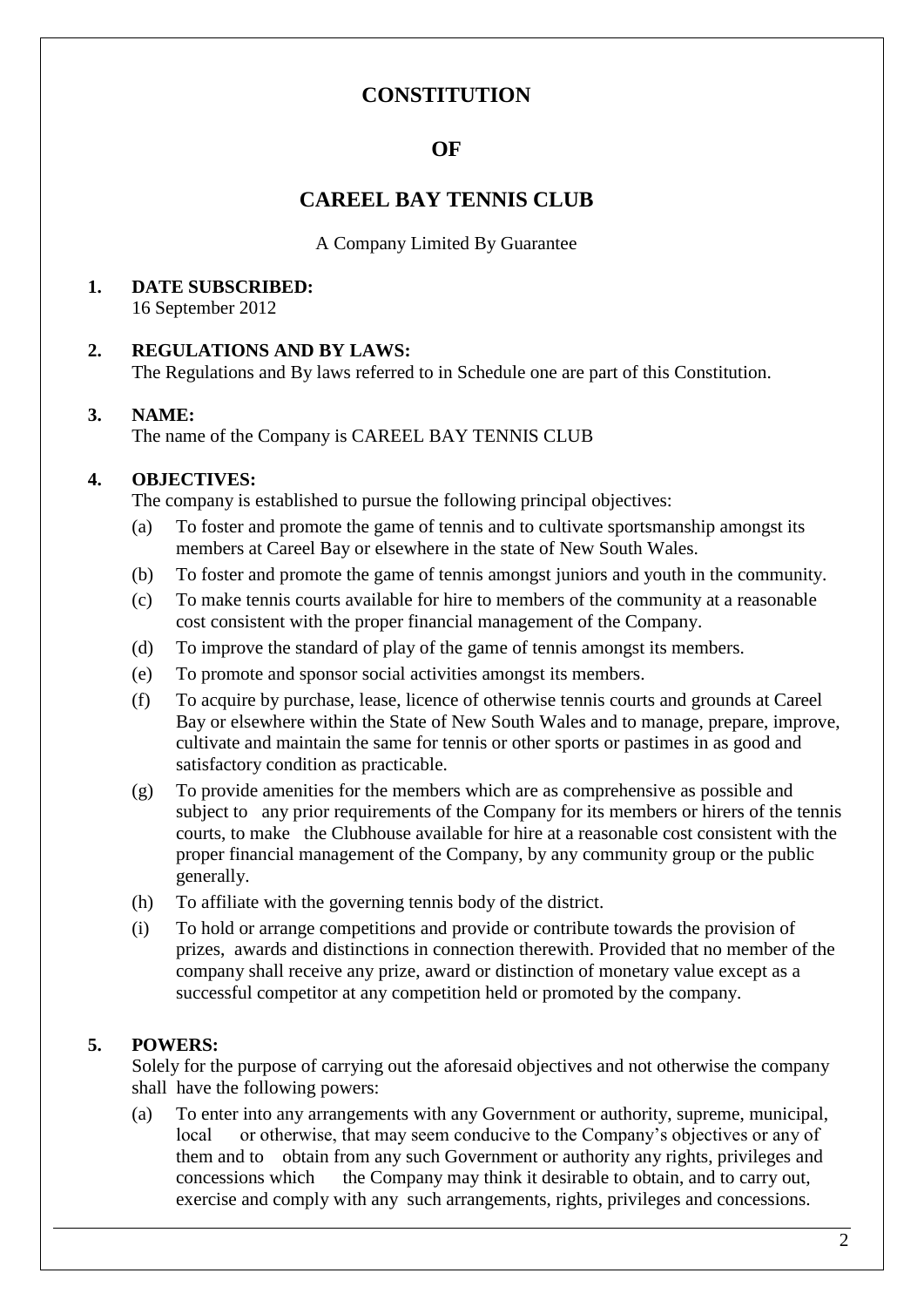# **CONSTITUTION**

- (b) To appoint, employ, remove or suspend such staff or other persons as may be necessary or convenient for the objectives of the Company.
- (c) To construct, improve, maintain, develop, work, manage, carry out, alter or control any buildings, grounds, works or conveniences which may seem calculated directly or indirectly to advance the Company's interests, and to contribute to, subsidise or otherwise assist and take part in the construction, improvement, maintenance, development, working, management, carrying out, alteration or control thereof.
- (d) To invest and deal with money of the Company not immediately required in such manner as

may be permitted by law as the Board thinks fit.

- (e) To sell, improve, manage, develop, exchange, lease, dispose of, turn to account, or otherwise deal with all or any part of the property and rights of the Company.
- (f) To take such steps by personal or written appeals, public meetings or otherwise, as may from time to time be deemed expedient for the purpose of procuring contributions to the funds of the Company in the shape of donations, annual subscriptions or otherwise.
- (g) To print and publish any newspapers, periodicals, books or leaflets that the Company may think desirable for the promotion of its objectives.
- (h) To transfer all or any part of the property, assets, liabilities, and engagements of the Company to any one or more of the companies, institutions, societies or associations with which the Company is authorised to amalgamate.
- (i) The provisions of Section 124 of the Corporations Act 2001 (Cth) (Corporations Act) shall apply to the Company.

#### **6. APPLICATION OF INCOME & PROPERTY:**

The income and property of the Company, whensoever derived, shall be applied solely towards the promotion of the objectives of the Company as set forth in this Constitution, and no portion thereof shall be paid or transferred, directly or indirectly, by way of dividend, bonus, or otherwise, to the members of the Company.

PROVIDED that nothing herein contained shall prevent the payment in good faith of remuneration to any officer or employee of the Company or to any member of the Company in return for any services rendered to the Company or for goods supplied in the ordinary course of business, nor prevent the payment of interest at a reasonable rate, or reasonable rent for premises let by any member to the Company, but so that no director shall be appointed to any salaried office of the Company and that no remuneration or other benefit shall be given by the Company to any director except repayment of out-of-pocket expenses or as aforesaid.

#### **7. LIMITED LIABILITY:**

The liability of the members is limited.

#### **8. GUARANTEE BY MEMBERS:**

Every member of the Company undertakes to contribute to the property of the Company in the event of the same being wound up while he or she is a member, or within one year after he or she ceases to be a member, for payment of the debts and liabilities of the Company (contracted before he or she ceases to be a member) and of the costs, charges and expenses of winding up and for the adjustment of the rights of the contributories among themselves, such amount as may be required, not exceeding one hundred dollars (\$100).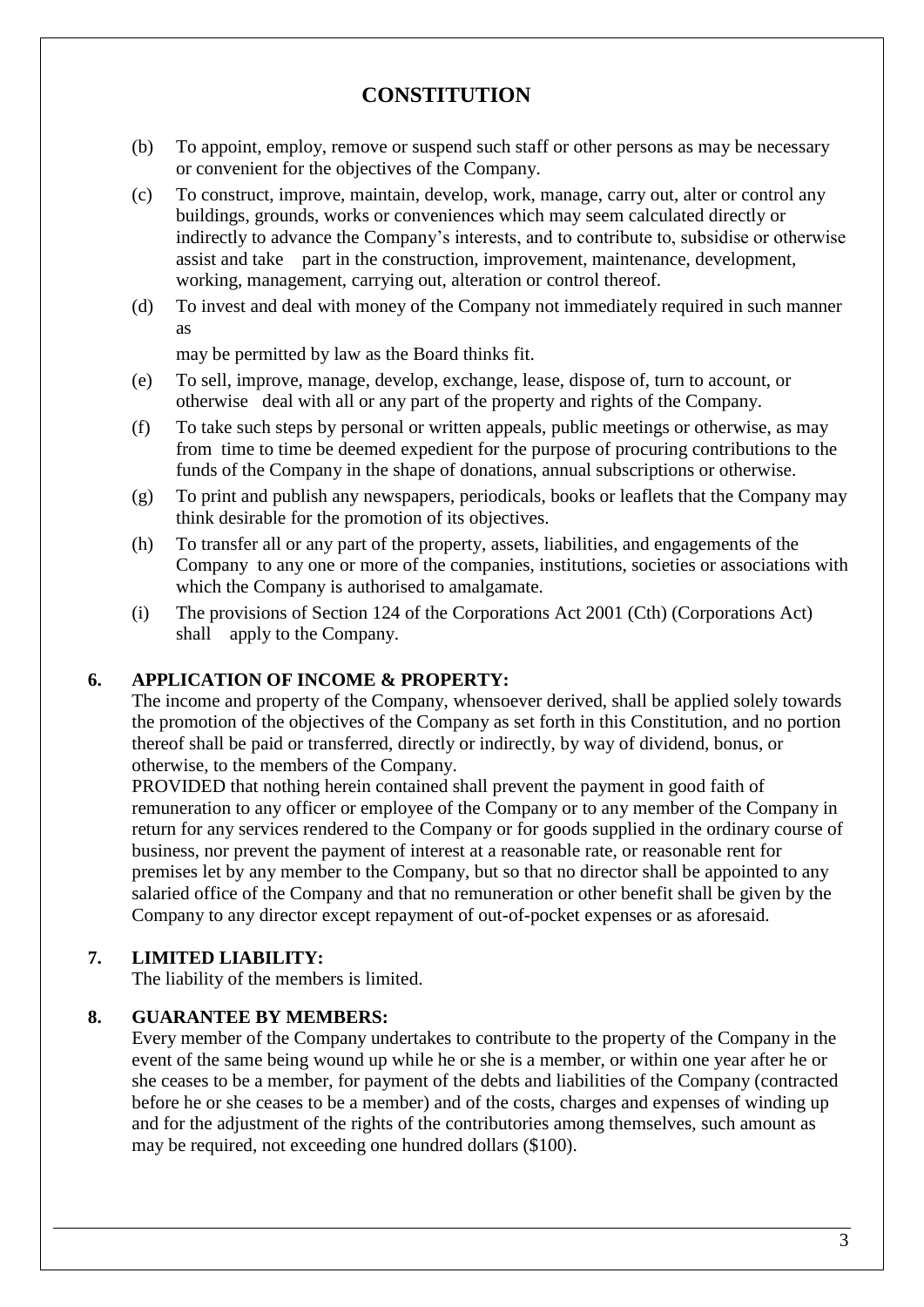## **CONSTITUTION**

#### **9. DISSOLUTION OF THE COMPANY:**

If upon the winding-up or dissolution of the Company there remains, after satisfaction of all its debts and liabilities, any property whatsoever, the same shall not be paid to or distributed among the members of the Company, but shall be given or transferred to some other company, fund, institution, or authority having objectives similar to the objectives of the Company, and whose Constitution prohibits the distribution of its or their income and property amongst its or their members to an extent at least as great as is imposed on the Company under or by virtue of clause 7 hereof. Such institution or institutions to be determined by the members of the Company at or before the time of the dissolution and in default thereof by application to the Supreme Court of NSW for determination.

#### **10. ACCOUNTS:**

True accounts shall be kept of the sums of money received and expended by the Company and the matter in respect of which such receipt and expenditure takes place, and of the property, credits and liabilities of the Company and, subject to any reasonable restrictions as to the time and manner of inspecting the same, shall be open to the inspection of the members. Once at least in every year, the accounts of the Company shall be examined by a properly qualified Auditor who shall report to the members in accordance with the provisions of the Corporations Act.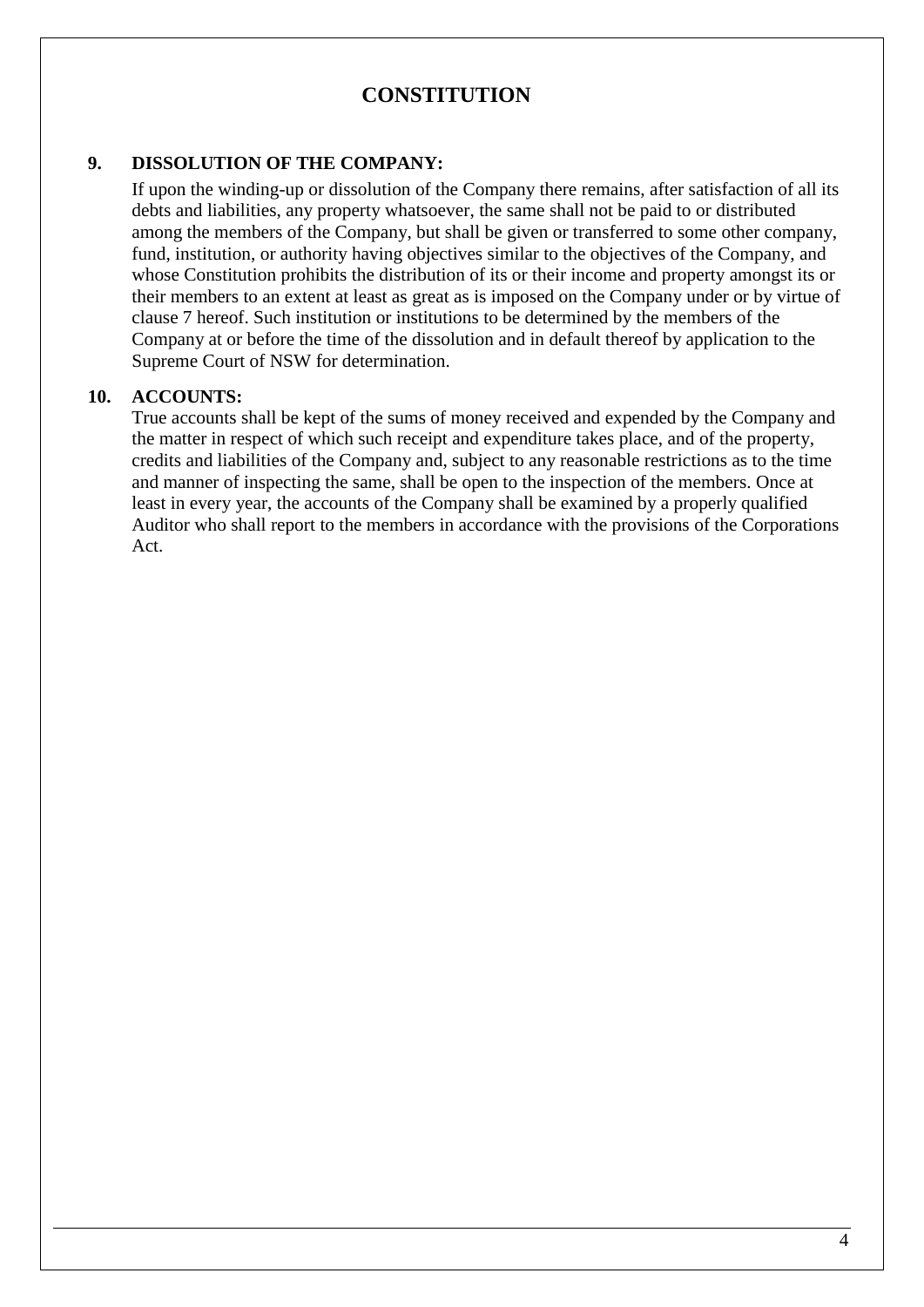# **OF**

### **CAREEL BAY TENNIS CLUB**

A Company Limited By Guarantee

#### **1. DATE:**

These Regulations are part of the Constitution adopted on 16 September 2012

### **2. DEFINITIONS:**

In this Constitution:

"the Board" or "the Board of Directors" or "Management Committee" means the Directors of the Company elected or appointed pursuant to these Regulations;

"members" means persons giving a guarantee pursuant to clause 9 of the Constitution, and may be referred to as "ordinary members" or "adult members" or the like.

"Secretary" means any person appointed to perform the duties of a secretary of the Company.

expressions referred to in writing shall, unless the contrary intention appears, be construed as including references to printing, lithography, photography and other modes of representing or reproducing words in a visible form;

words or expressions contained in these Regulations shall be interpreted in accordance with the provisions of the Interpretation Act 1987 and of the Corporations Act and associated regulations as in force at the date at which these Regulations become binding on the Company.

#### **3. MEMBERSHIP**

- 3.1 Such persons as the Board shall admit to membership in accordance with these Regulations and who give a guarantee pursuant to clause 9 of the Constitution shall be members of the Company.
- 3.2 Every applicant for membership of the Company shall be proposed by the Club Captain. All applications for membership shall be made in writing, signed where required by the applicant, and shall be in such form as the Board from time to time prescribes.
- 3.3 When an applicant has been accepted for membership the Secretary shall forthwith send to the applicant written notice of his or her acceptance and a request for payment of his or her joining fee and first annual subscription. Upon payment of his or her entrance fee and first annual subscription the applicant shall become a member of the Company, provided nevertheless that if such payment is not made within two calendar months after the date of the notice, the Board may in its discretion cancel its acceptance of the applicant for membership of the Company.
- 3.4 The joining fees and annual subscriptions payable by members of the Company shall be such as the Board shall from time to time prescribe.
- 3.5 Unless otherwise resolved by the Board, all annual subscriptions shall become due and payable in advance on the first of January each year.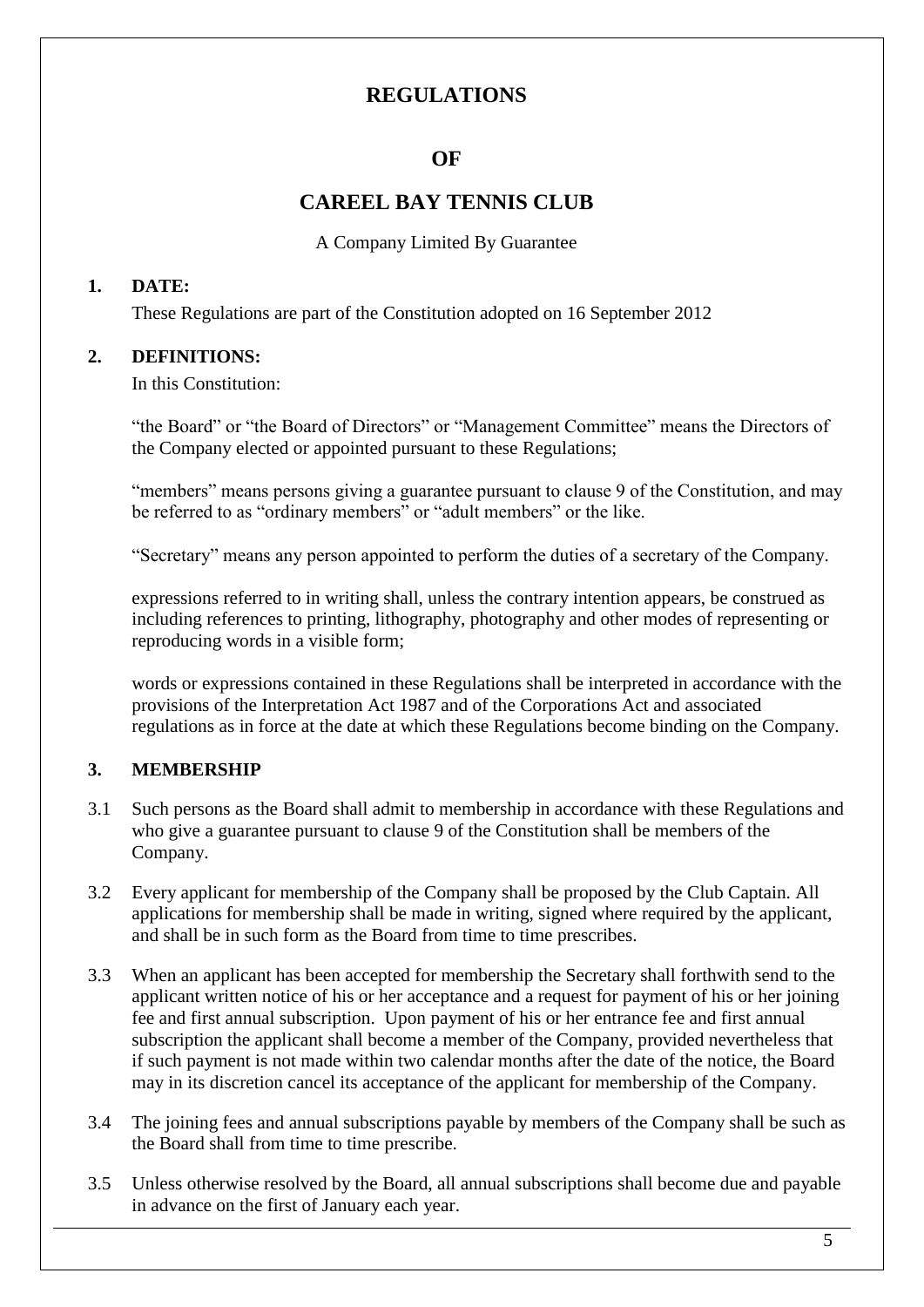#### **4. CESSATION OF MEMBERSHIP**

- 4.1 If the subscription of a member remains unpaid for a period of two calendar months after it becomes due then the member may, after notice of the default has been sent to him/her by the Secretary or Honorary Treasurer, be barred by resolution of the Board from all privileges of membership PROVIDED that the Board may reinstate the member on payment of all arrears if the Board thinks fit to do so.
- 4.2 A member may at any time, by giving notice in writing to the Secretary, resign his/her membership of the Company but shall continue to be liable for any annual subscription and all arrears due and unpaid at the date of his or her resignation and for all other moneys due by them to the Company and in addition for any sum not exceeding the sum of the guarantee for which they are liable as a member of the Company under clause 9 of the Constitution.
- 4.3 If any member shall willfully refuse or neglect to comply with the provisions of this Constitution or shall be guilty of any conduct which in the opinion of the Board is unbecoming of a member or prejudicial to the interest of the Company the Board shall have power by resolution to censure fine suspend or expel the member from the Company.

PROVIDED that at least one week before the meeting of the Board at which such a resolution is passed the member shall have had notice of such meeting and of what is alleged against him or her and of the intended resolution and that he or she shall, at such meeting and before the passing of such resolution, have had an opportunity of giving orally or in writing any explanation or defence he or she may think fit and, PROVIDED FURTHER, that any such member may, by notice in writing lodged with the Secretary at least twenty four hours before the time for holding the meeting at which the resolution is to be considered by the Board, elect to have the question dealt with by the Company in general meeting. In that event a general meeting of the Company shall be called for the purpose and if, at the meeting such a resolution is passed by a majority of two-thirds of those present and voting (such vote to be taken by ballot), the member concerned shall be punished accordingly and in the case of a resolution for his or her expulsion the member shall be expelled.

#### **5. GENERAL MEETINGS**

- 5.1 An Annual General Meeting of the Company shall be held in accordance with the provisions of the Corporations Act.
- 5.2 The Annual General Meeting of the Club shall be held during each year, within three (3) months of the close of the financial year.
- 5.3 All general meetings will be within the Pittwater Council area.
- 5.4 The Directors shall on the request of 5% of the members, convene a General Meeting within 21 days of receipt of such requisition. The General Meeting must be held not later than 2 months after the request is given to the Directors.
- 5.5 Members and honorary Life Members who are present in person or by proxy may vote at any General Meeting.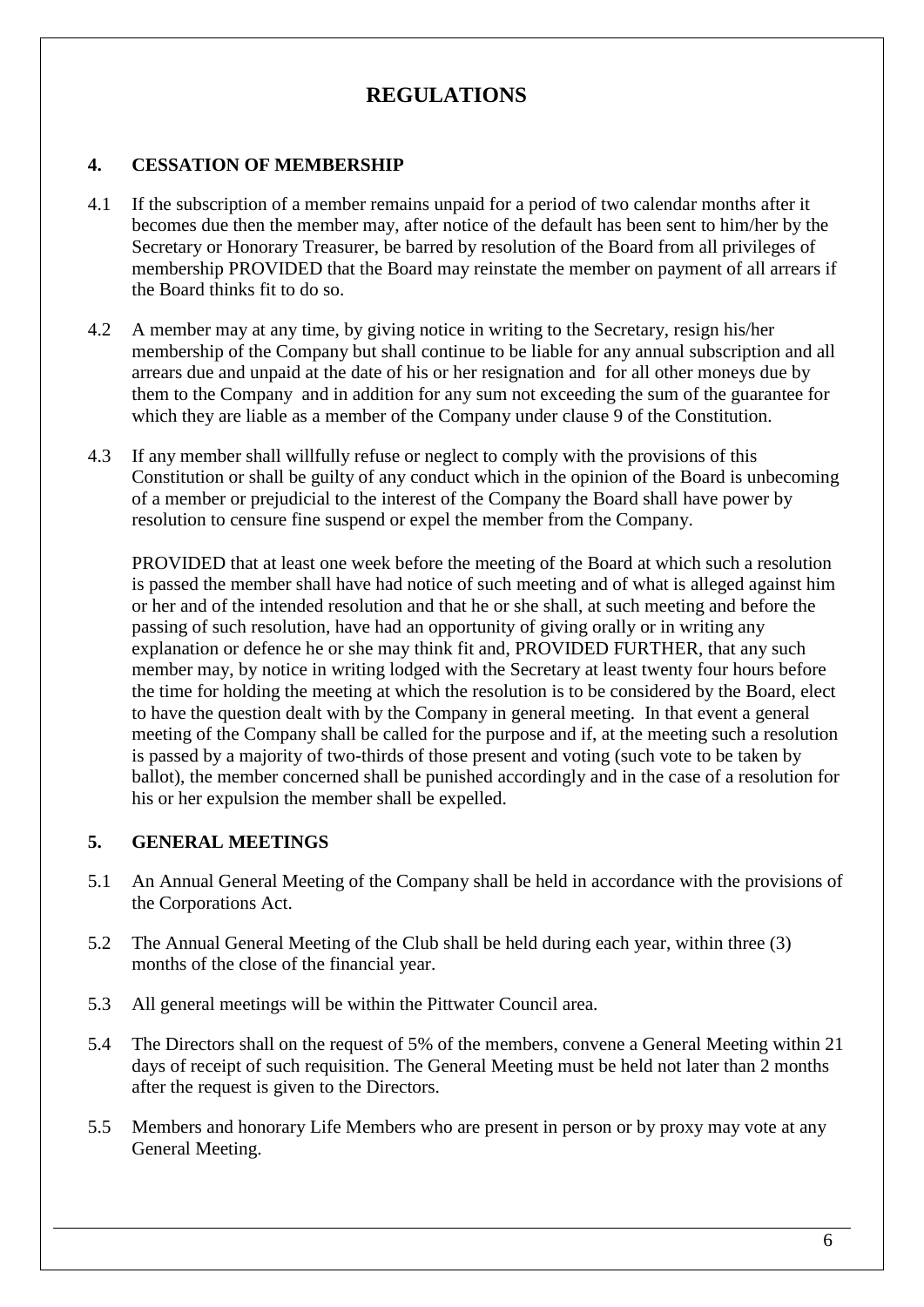- 5.6 The order of business at the Annual General Meeting shall be:
	- 5.6.1 Confirmation of minutes of previous General Meeting
	- 5.6.2 Apologies
	- 5.6.3 President's report and any other reports by Office Bearers
	- 5.6.4 Treasurer's report
	- 5.6.5 Election of Office Bearers and Auditor
	- 5.6.6 Election of Life Members on recommendation of Management Committee
	- 5.6.7 Consider motions of which notice has been given
	- 5.6.8 General business in accordance with paragraph (6.3) below
- 5.7 Only financial ordinary members or Honorary Life Members may be nominated as Office Bearers or Sub-Committee members.

#### **6. NOTICE OF GENERAL MEETING**

- 6.1 Notice of an Annual General Meeting shall be given in writing accompanied by reports and balance sheets twenty one (21) days prior to the date set for the meeting. A copy of the notice may also be placed on the Club notice board and/or on the Club website.
- 6.2 Notice of a General Meeting must be given in writing to each member twenty one (21) days prior to the date set for the meeting.
- 6.3 The Notice of a General Meeting and accompanying reports and balance sheets may be given to a member:
	- 6.3.1 Personally; or
	- 6.3.2 By sending it by post to the address for the member on the register of members; or
	- 6.3.3 By sending it to the electronic address (if any) nominated by the member; or
	- 6.3.4 By notifying the member, by sending a message to the electronic address (if any) nominated by the member, that the notice of meeting is available on the Club website and how the member may access it.
- 6.4 A notice of meeting sent by post is taken to be given 3 days after it is posted. A notice of meeting sent by electronic means is taken to be given on the business day after it is sent.
- 6.5 Any business may be raised without notice and transacted at an Annual General Meeting or at a General Meeting except;
	- 6.5.1 at a General Meeting which shall be limited to the purpose for which it has been called and matters incidental thereto;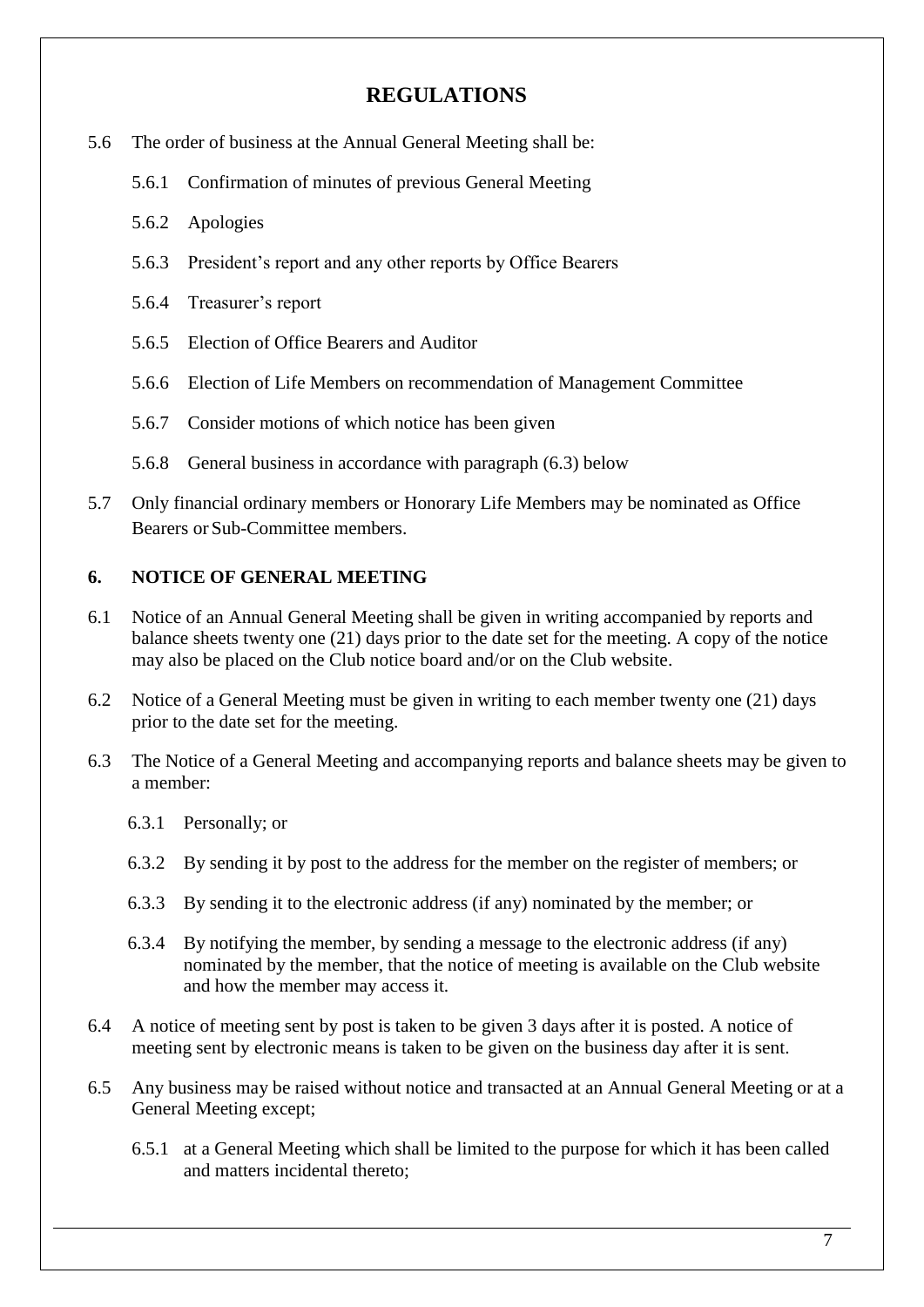- 6.5.2 for any business relating to the alteration or rescission of the Constitution, Regulations, or By Laws of the Club or any part thereof;
- 6.5.3 for any other business for which prior notice must be given as provided in these Regulations and By-Laws; or
- 6.5.4 for any business which the Chairman considers to be a matter of major importance for which prior notice to the members should be given (but excluding any motion of censure of or of non-confidence in the Chairman or the Management Committee or any member thereof).

### **7. MINUTES**

- 7.1 The Company shall keep minutes of all decisions reached in each General Meeting and each meeting of the Management Committee and the Executive Committee and shall record the names of the persons present thereat in accordance with Section 251A of the Corporations Act.
- 7.2 Such minutes shall be signed by the Chairman of the relevant Meeting or by the Chairman of the next succeeding General Meeting or Committee Meeting (as the case may be).
- 7.3 Such minutes shall be entered into a Minute Book or Minutes Books within one month which shall be available for inspection and copying by any member, the Auditor, any person authorised by the General Manager of Pittwater Council, or such other person or persons as the Executive Committee may think fit. The Minute Book or Books shall be available for inspection at each General Meeting of the Club.

### **8. PROCEEDINGS AT GENERAL MEETINGS**

- 8.1 No business shall be transacted at any General Meeting unless a quorum of members is present at the time when the meeting proceeds to business. The number of members with voting rights representing at least 15% of total voting rights, present in person or by proxy, shall be a quorum.
- 8.2 If within half an hour from the time appointed for the meeting a quorum is not present, the meeting, if convened upon the requisition of members, shall be dissolved; in any other case it shall stand adjourned to the same day in the next week at the same time and place, or to such other day and at such other time and place as the Board may determine. If at the adjourned meeting a quorum is not present within half an hour from the time appointed for the meeting, the members present (being not less than three) shall be a quorum.
- 8.3 The President shall preside as Chairman at every general meeting of the Company, or if there is no President or if he or she is not present within fifteen minutes after the time appointed for the holding of the meeting or is unwilling to act, the Vice-President shall be the Chairman, or if the Vice-President is not present or is unwilling to act then the members present shall elect one of their number to be Chairman of the meeting.
- 8.4 The Chairman may, with the consent of any meeting at which a quorum is present (and shall if so directed by the meeting), adjourn the meeting from time to time and from place to place, but no business shall be transacted at any adjourned meeting other than the business left unfinished at the meeting from which the adjournment took place. When a meeting is adjourned for thirty days or more, the notice of the adjourned meeting shall be given as in the case of an original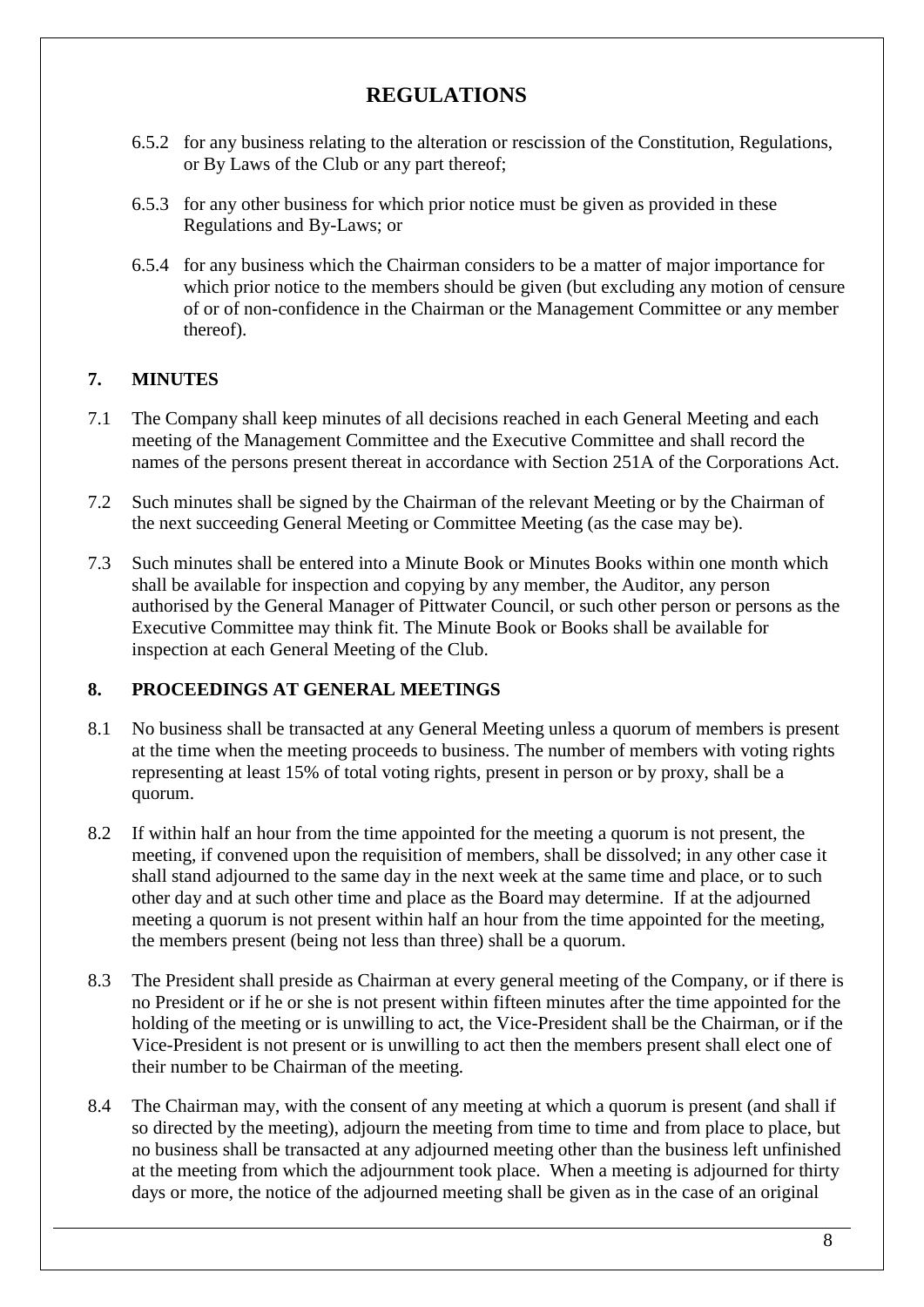meeting. Save as aforesaid it shall not be necessary to give any notice of an adjournment or the business to be transacted at an adjourned meeting.

- 8.5 At any general meeting a resolution put to the vote of the meeting shall be decided on a show of hands unless a poll is demanded:
	- (a) By the Chairman; or
	- (b) By at least three members present in person or by proxy.

Unless a poll is duly demanded a declaration by the Chairman that a resolution has, on a show of hands, been carried or carried unanimously, or by a particular majority, or lost, an entry to that effect in the book containing the minutes of the proceedings of the Company shall be conclusive evidence of the fact without proof of the number or proportion of the votes recorded in favour of or against the resolution. The demand for a poll may be withdrawn.

- 8.6 If a poll is duly demanded it shall be taken in such manner and either at once or after an interval or adjournment or otherwise as the Chairman directs, and the result of the poll shall be the resolution of the meeting at which the poll was demanded but a poll demanded on the election of a Chairman or on a question of adjournment shall be taken forthwith.
- 8.7 In the case of an equality of votes, whether on a show of hands or on a poll, the Chairman of the meeting at which the show of hands takes place or at which the poll is demanded has a casting vote.
- 8.8 A member may vote in person or by proxy and on a show of hands every person present who is a member shall have one vote and on a poll every member present in person or by proxy shall have one vote.
- 8.9 The instrument appointing a proxy shall be in writing under the hand of the appointer duly authorised in writing. The instrument appointing a proxy shall be deemed to confer authority to demand or join in demanding a poll. A member shall be entitled to instruct their proxy in favour of or against any proposed resolutions. Unless otherwise instructed the proxy may vote as they think fit.
- 8.10 The instrument appointing a proxy may be in the form required by the Corporations Act.

I, (insert name of member) of (address) being a member of Careel Bay Tennis Club hereby appoint (insert name of proxy) of (insert address of proxy) as my proxy to vote for me on my behalf at the \*annual general / \*general (strike out whichever not desired) meeting of the Company to be held on the (insert date) and at any adjournment thereof.

With regard to the resolution(s) to be voted on at the meeting, my proxy is hereby authorised to vote \*in favour of / \*against / \*as he/she thinks fit (strike out whichever not desired).

Signed this (insert date)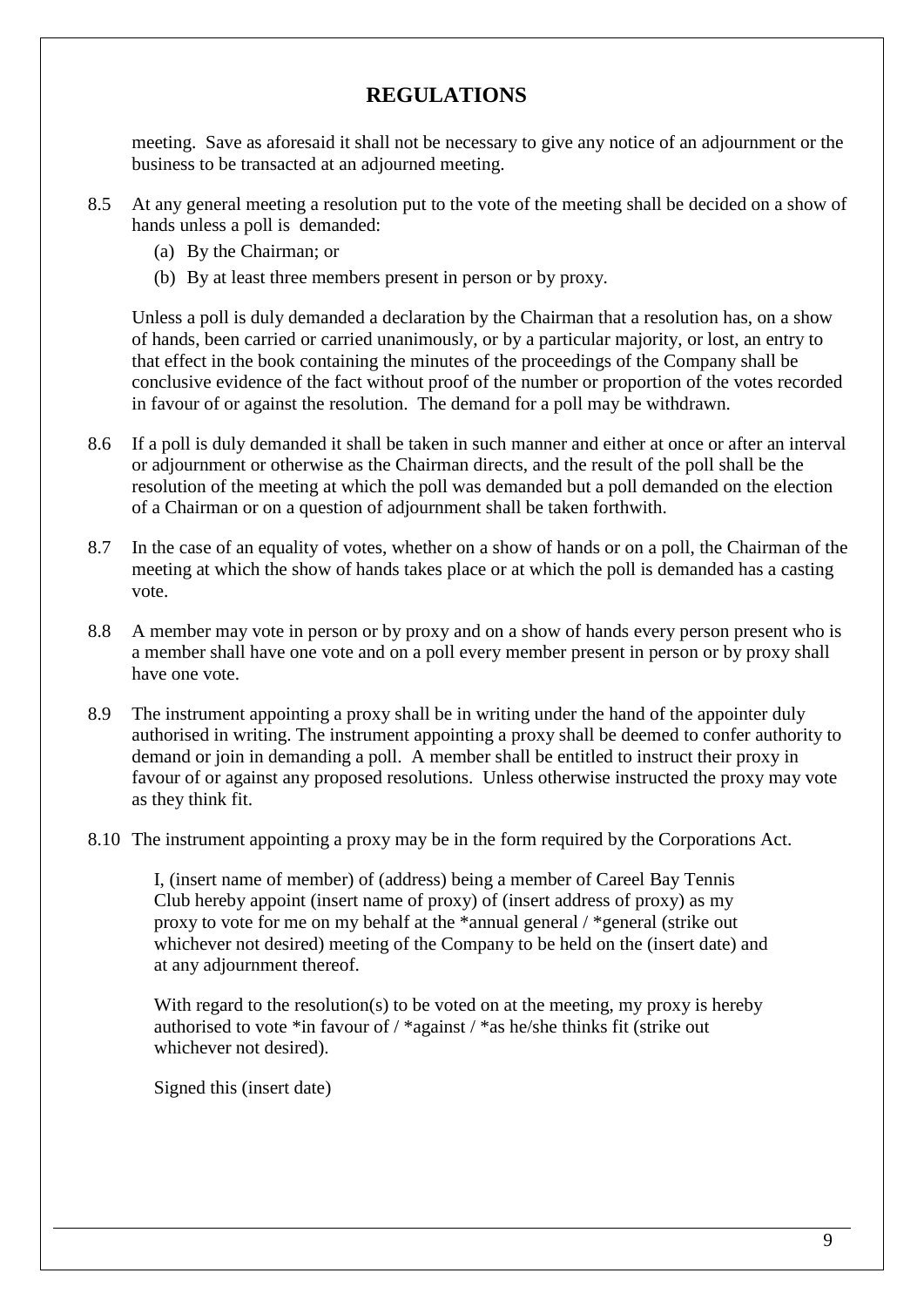8.11 The instrument appointing a proxy shall be deposited at the registered office of the Company, as is specified for that purpose in the notice convening the meeting, not less than forty-eight hours before the time for holding the meeting or adjourned meeting at which the person named in the instrument proposes to vote, and in default the instrument of proxy shall not be treated as valid.

#### **9. THE BOARD OF DIRECTORS**

- 9.1 The maximum number of Directors is nine, and the number of Directors shall not exceed the number specified.
- 9.2 At least three Directors from time to time shall be appointed to the offices of President, Vice-President and Treasurer.
- 9.3 All Directors and Office-Bearers shall be members of the Company.
- 9.4 All Directors and Office-Bearers shall retire at each Annual General Meeting, but shall be eligible for re-election.
- 9.5 The election of Office-Bearers and other Directors shall take place in the following manner:
	- 9.5.1 Any two members of the Company shall be at liberty to nominate any other member to serve as an Office-Bearer or other Director.
	- 9.5.2 The nomination, which shall be in writing and signed by the member and his/her proposer and seconder shall be lodged with the Secretary at least fourteen days before the Annual General Meeting at which the election is to take place.
	- 9.5.3 A list of the candidates' names in alphabetical order, with the proposers' and seconders' names, shall be posted in a conspicuous place in the registered office of the Company for at least seven days immediately preceding the Annual General Meeting.
	- 9.5.4 Balloting lists shall be prepared (if necessary) containing the names of the candidates only in alphabetical order. Each member present at the Annual General Meeting shall be entitled to vote for any number of such candidates not exceeding the number of vacancies.
	- 9.5.5 In case there shall not be a sufficient number of candidates nominated, the Board may fill up the remaining vacancy or vacancies.
- 9.6 The Board shall have power at any time, and from time to time, to appoint any member of the Company as a Director, either to fill a casual vacancy or as an addition to the existing Office Bearers or other Directors, but so that the total number of Directors shall not at any time exceed the maximum number fixed in clause 9.1.

Any Office-Bearer or other Director so appointed shall hold office only until the next following Annual General Meeting.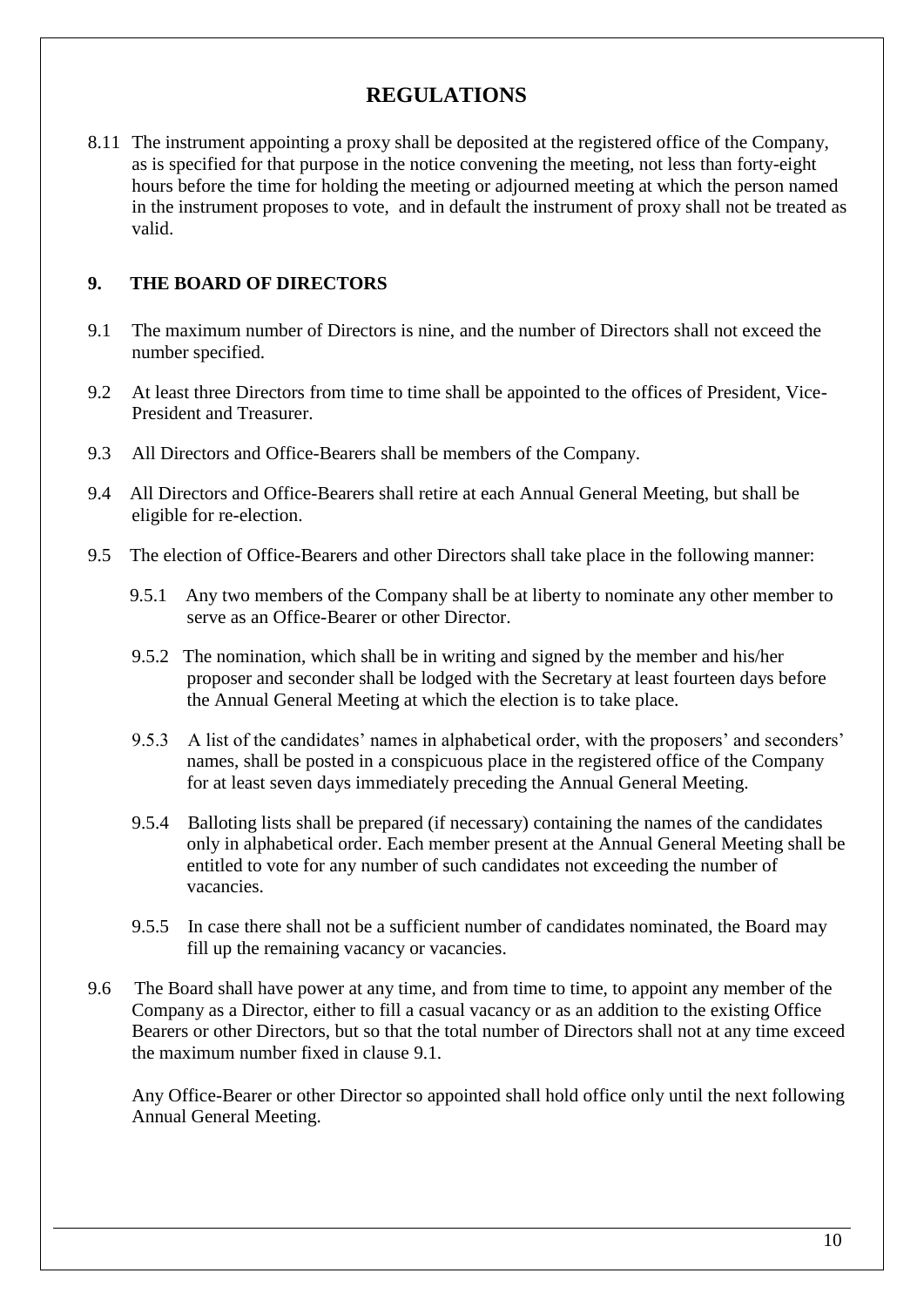- 9.7 The Company may, by ordinary resolution of which special notice pursuant to the Corporations Act has been given, remove any Office-Bearer or other Director before the expiration of his/her period of office, and may, by an ordinary resolution, appoint another person in their stead; the person so appointed shall hold office only until the next following Annual General Meeting.
- 9.8 The office of an Office-Bearer or other Director shall become vacant if the Director resigns or becomes ineligible under the Corporations Act.

### **10. POWERS AND DUTIES OF THE BOARD**

- 10.1 The business of the Company shall be managed by the Board. The Board may exercise all such powers of the Company as are not, by the Corporations Act or these Regulations, required to be exercised by the Company in General Meeting, PROVIDED that no resolution passed by the Company in General Meeting shall invalidate any prior act of the Board which would have been valid if that resolution had not been passed.
- 10.2 The Board may exercise all the powers of the Company to borrow money and to mortgage or charge its property, or any part thereof, and to issue debentures and other securities whether outright or as security for any debt, liability, or obligation of the Company.
- 10.3 For the purposes of clause 6 of the Constitution the rate of interest payable in respect of money lent by members to the Company shall not exceed the lowest rate paid for the time being by the Commonwealth Bank of Australia in respect of term deposits for a comparable amount of money and term.
- 10.4 All cheques, promissory notes, drafts, bills of exchange and other negotiable instruments, and all receipts for money paid to the Company shall be signed, drawn, accepted, endorsed or otherwise executed, as the case may be, by any two Directors or in such other manner as the Board from time to time determines.

### **11. PROCEEDINGS OF THE BOARD OF DIRECTORS**

- 11.1 The Board may meet together for the dispatch of business, adjourn and otherwise regulate its meetings as it thinks fit.
- 11.2 Subject to these Regulations, questions arising at any meeting of the Board shall be decided by a majority of votes and a determination by a majority of the Directors present shall for all purposes be deemed a determination of the Directors. In case of an equality of votes the Chairman shall have a casting vote.
- 11.3 The quorum necessary for the transaction of the business of the Board shall be a majority of the total number of Directors from time to time, or such greater number as may be fixed by the Board.
- 11.4 The continuing Directors may act notwithstanding any vacancy in the Board, but if and so long as their number is reduced below the number fixed by these Regulations as the quorum of the Board, the continuing Directors may act for the purpose of increasing the number of Directors to that number or of summoning a General Meeting of the Company, but for no other purpose.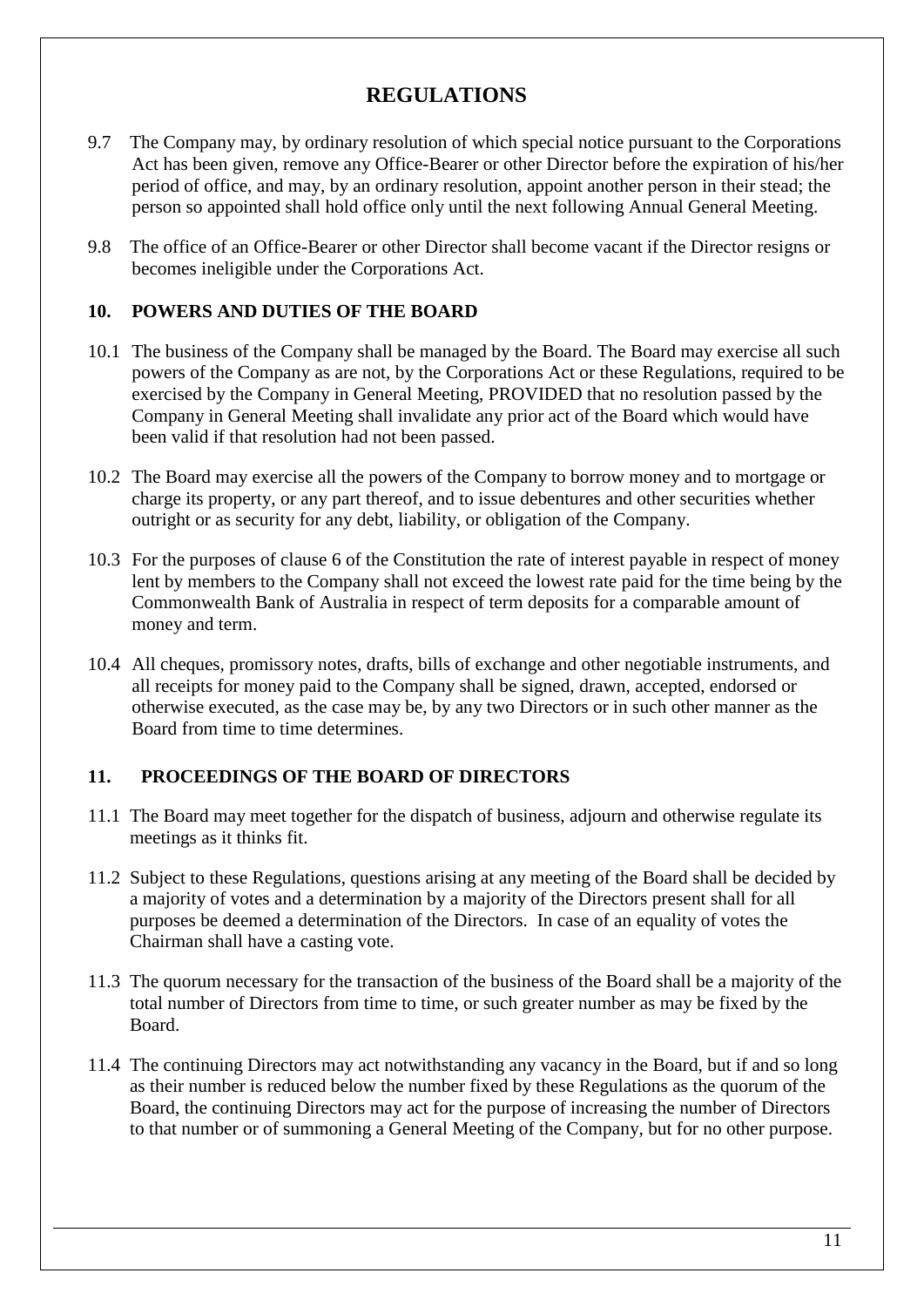- 11.5 The President shall preside as Chairman at every meeting of the Board, or if there is no President, or if at any meeting he or she is not present within ten minutes after the time appointed for holding the meeting, the Vice-President shall be Chairman, or if the Vice-President is not present at the meeting then the Directors may choose one of their number to be Chairman at the meeting.
- 11.6 The Board may delegate any of its powers and or functions (not being duties imposed on the board as the directors of the Company by the Corporations Act or the general law) to one or more committees consisting of such member or members of the Company as the Board thinks fit. Any committee so formed shall conform to any regulation that may be imposed by the Board and subject thereto shall have power to co-opt any member or members of the Company and all members of such committee shall have one vote.
- 11.7 The Board may appoint one or more advisory committees consisting of such members of the Board and such other members as the Board thinks fit. Such advisory committees shall act in an advisory capacity only. They shall conform to any regulations that may be given by the Board and, subject thereto, shall have power to co-opt other members and all members of such advisory boards shall have one vote.
- 11.8 Every committee or advisory committee may meet and adjourn as it thinks proper. Questions arising at any meeting shall be determined by a majority of votes of the members present, and in the case of an equality of votes the Chairman shall have a casting vote.
- 11.9 All acts done by any meeting of the Board, of a committee or by any Director shall, notwithstanding that it is afterwards discovered that there was some defect in the appointment of any such Board, committee or Director, or that the Directors or any of them were disqualified, be as valid as if every such person had been duly appointed and was qualified to be a Director or committee member.
- 11.10 A resolution in writing signed by all Directors and agreed to by a majority of them shall be as valid and effectual as if it has been passed at a meeting of the Board duly convened and held. Any such resolution may consist of several documents in like form, each signed by one or more directors.

### **12. SECRETARY**

The Secretary shall in accordance with the Corporations Act be appointed by the Board for such term and upon such conditions as it thinks fit, and any Secretary so appointed may be removed by it. Nothing herein shall prevent the Board from appointing a member as Honorary Secretary and any member so appointed shall forthwith become an Office-Bearer of the Company.

#### **13. ACCOUNTS, AUDIT & NOTICES TO MEMBERS**

13.1 The Board shall cause proper accounting and other records to be kept and shall distribute copies of every profit and loss account and balance-sheet (including every document required by law to be attached thereto) accompanied by a copy of the Auditors report thereon as required by the Corporations Act, PROVIDED, however, that the Board shall cause to be made out and laid before each Annual General Meeting a balance-sheet and profit and loss account made up to a date not more than five months before the date of the meeting.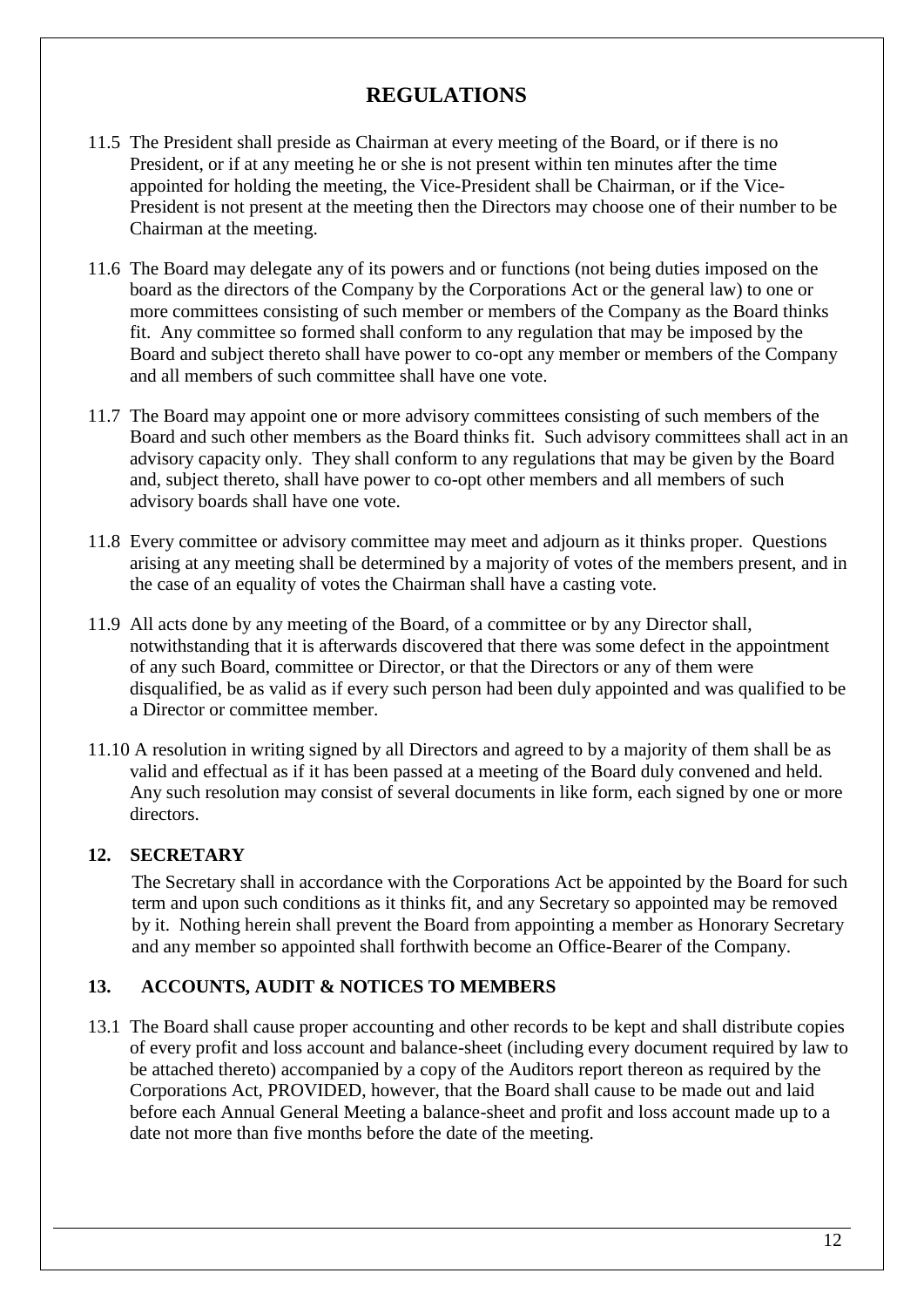- 13.2 The Board shall from time to time determine in accordance with clause 10 of the Constitution at what times and places and under what conditions or regulations the accounting and other records of the Company shall be open to the inspection of members.
- 13.3 A properly qualified Auditor or Auditors shall be appointed and their duties regulated in accordance with the Corporations Act.
- 13.4 Subject to clause 6.4, any notice required by law or by or under these Regulations to be given to any member shall be given by sending it by post to them at their registered address, or to the address, if any, supplied by them for the giving of notices, including an electronic address.
- 13.5 Notice of every General Meeting shall be given in any manner herein before authorised to the Auditor or Auditors for the time being of the Company, and to every member entitled to cast a vote except those members for whom the Company has no registered address or an address for the giving of notices to them. No other person shall be entitled to receive notices of General Meetings.

### **14. WINDING UP**

The provisions of clause 10 of the Constitution relating to the winding-up or dissolution of the Company shall have effect and be observed as if the same were repeated in these Regulations.

#### **15. INDEMNITY AND INSURANCE**

Every officer or auditor of the Company shall be indemnified against liability to third parties incurred by him or her in good faith in his or her capacity as officer or auditor to the extent permissible by law. Such indemnity includes a liability for costs and expenses incurred by the officer or auditor in defending proceedings, civil or criminal, in which judgement is given in favour of the officer or auditor or in connection with an application in relation to such proceedings in which the Court grants relief to the officer or auditor under the Corporations Act.

The Company shall effect and maintain directors and officers insurance for the benefit of each Director and Office-Bearer.

#### **16. ADDITIONAL PROVISIONS TO REGULATIONS**

The By Laws are set out in Schedule 1 hereto. The Board of Directors may at any time propose a set of By Laws pertaining to the day to day management of the Company.

These By Laws will be put to a General Meeting and if passed by a majority of at least 75% of the members present in person or by proxy shall be binding on all members.

The By Laws may subsequently be varied or deleted by the same majority at a meeting of the members provided that not less that twenty-one days notice has been given to the members of the proposed amendments to the By Laws to be voted upon at that meeting.

Where there is any inconsistency between the provisions of this Constitution, The Regulations and the By-Laws and the Corporations Act and any associated regulations the provisions of the Corporations Act and associated regulations shall prevail.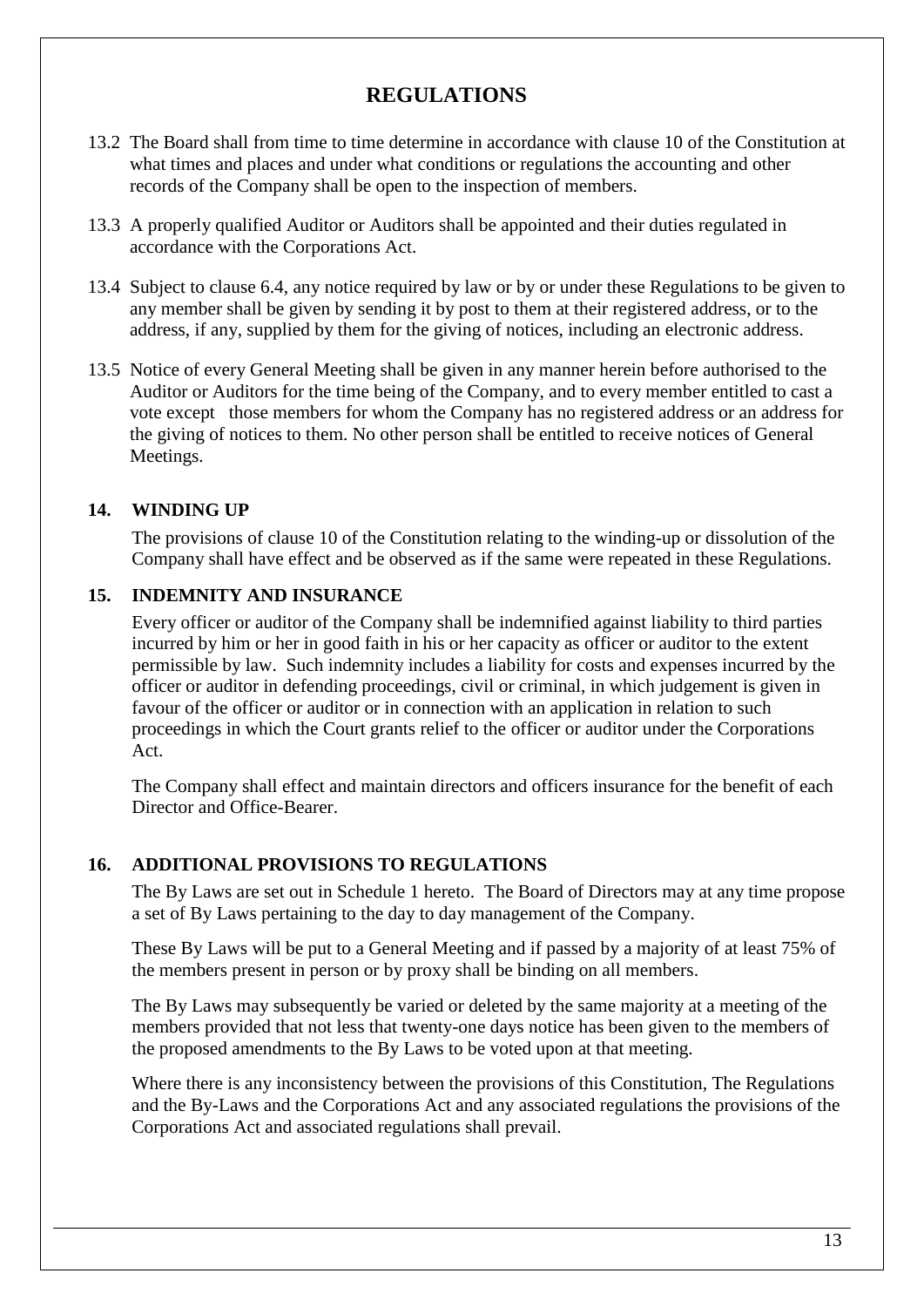# **SCHEDULE 1 OF THE CONSTITUTION**

# **CAREEL BAY TENNIS CLUB BY-LAWS**

# **16th September 2012**

- 1. Membership
- 2. Termination or Suspension of Membership
- 3. Membership Subscriptions
- 4. Calls
- 5. Receipts and Disbursements
- 6. The Committee (including Office Bearers)
- 7. Powers and Duties of the Committee Management Committee
- 8. Meetings
- 9. Competition Tennis
- 10. Honorarium
- 11. Dress
- 12. Club Colours
- 13. Conduct
- 14. Social Tennis Playing Times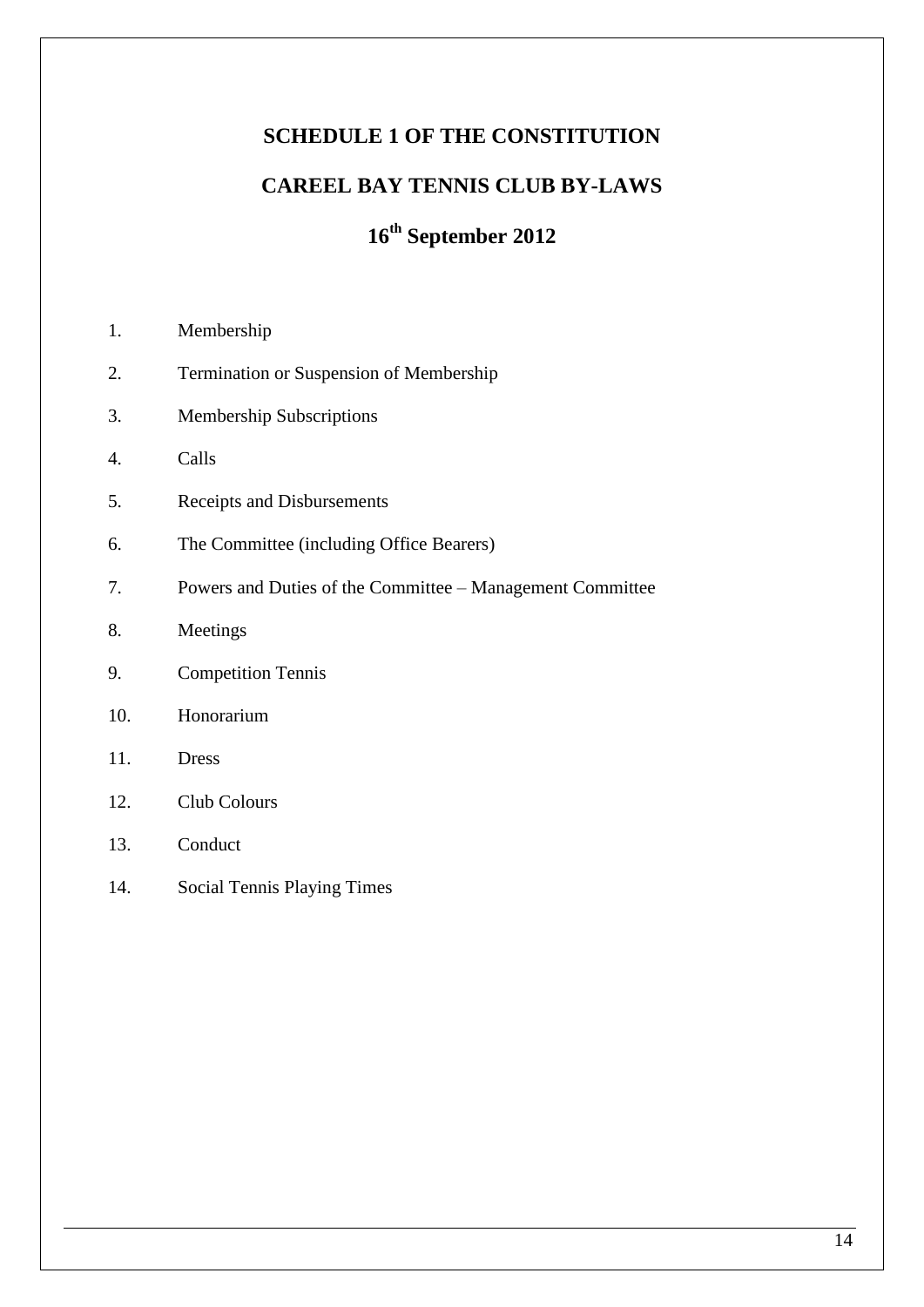## **OF**

# **CAREEL BAY TENNIS CLUB**

# **16th September 2012**

#### **1. MEMBERSHIP**

- 1.1 The number of persons able to become members of the Club is currently restricted to 220 based on court capacity and attendance experience, but the Management Committee may increase this number from time to time by a majority of members voting in favour at a General Meeting.
- 1.2 Membership of the Careel Bay Tennis Club shall be open to any person of adequate tennis standard and potential who meets general requirements of the Management Committee.
- 1.3 The Management Committee shall have the right to determine the standard required and to reject any application or membership on any grounds whatsoever.
- 1.4 Membership fees shall be determined from time to time by the Management Committee and are due and payable on the 1st of January of each year.
- 1.5 A member may resign from the Club at any time by giving notice in writing to the Secretary.
- 1.6 Members of the Club shall be comprised of the following categories determined as at 1st January of that year:
	- 1.6.1 Ordinary members are over 18 years

1.6.2 Life Members

- 1.6.3 Junior members are under 18 years
- 1.7 All candidates for membership (other than Life Members) shall submit an application for membership in writing to the Secretary in such form as the Management Committee may from time to time determine.
- 1.8 Candidates for membership will be required to present themselves at the courts for trial on an occasion determined by the Management Committee, so that their standard can be assessed by the Selection Committee.
- 1.9 Applications for membership shall be considered by the Management Committee in order of receipt, and the Management Committee shall decide whether or not a candidate shall be accepted for membership.
- 1.10 If without leave of absence any member fails to participate in club tennis activities during organised club playing times (as set out in the By-Laws) at least twice in any period of twelve months, that member may be asked to offer an explanation to the Management Committee.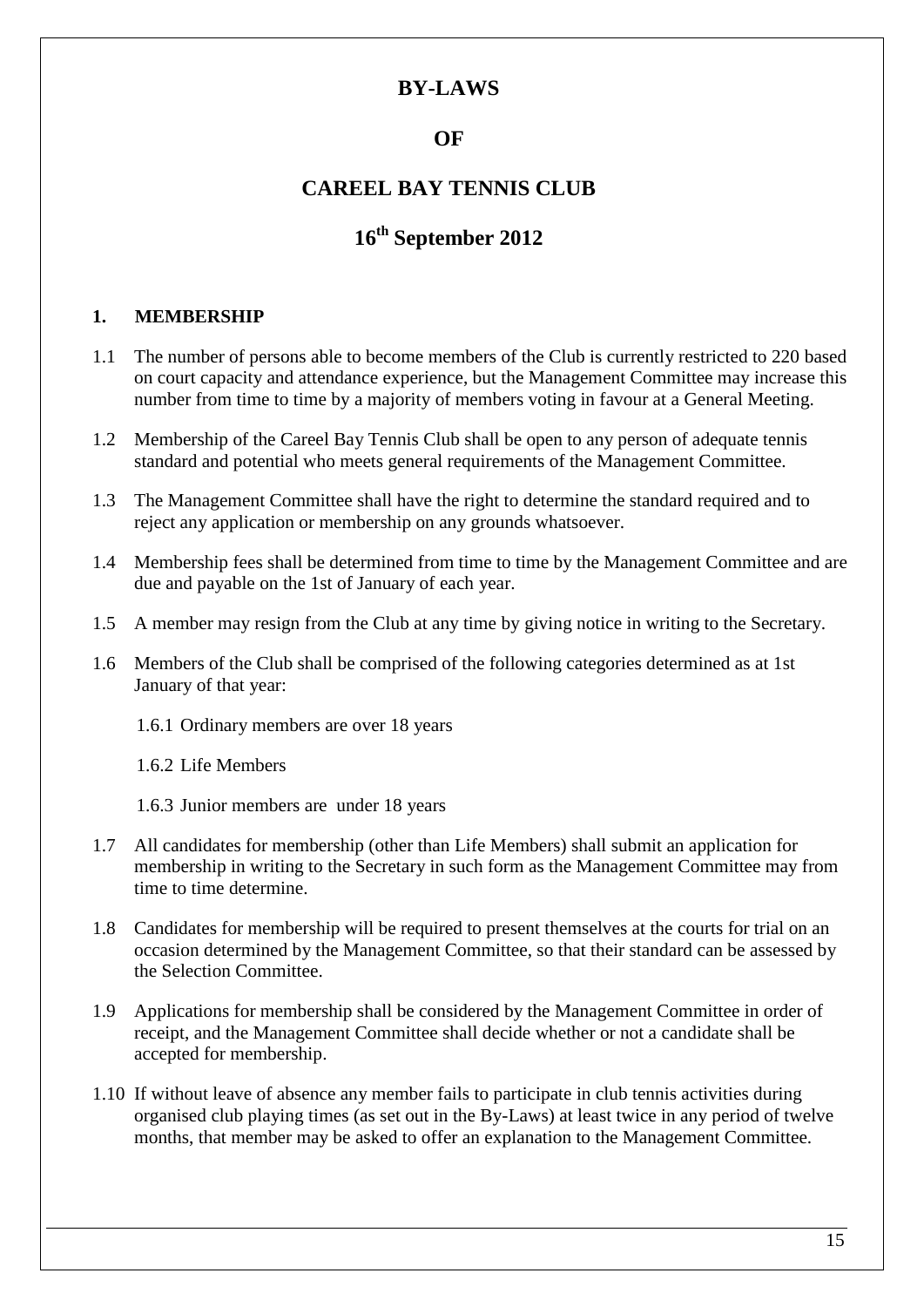- 1.11 A candidate accepted for Ordinary membership shall on payment of a fee and subscription for the current year, and any member transferred to Ordinary membership shall on payment of any difference in subscription therefore and the subscriptions paid for the current year, become entitled for that year to all the rights and privileges of being an Ordinary member of the club. In case of hardship, fee payment may be paid by instalments at the Management Committee's discretion.
- 1.12 A candidate accepted for Junior membership shall on payment of subscription, be entitled to all rights and privileges as determined by these By-Laws, but is ineligible to vote at a General Meeting.
- 1.13 A person who has rendered excellent service to the Club for a period of at least ten (10) years may be elected as a Life Member by resolution duly passed by three-quarters of the members whether present in person or by proxy at an Annual General Meeting provided that such person shall be first nominated by the Management Committee and notice of such nomination shall have been given in the notice convening the meeting.
- 1.14 Not more than one (1) person may be elected as a Life Member in any one (1) calendar year.
- 1.15 Life Members shall be exempt from the payment of subscriptions but shall be subject in every other way to these By-Laws, Constitution and Regulations.
- 1.16 Life Members shall have all the rights and privileges of a financial Ordinary member including the right to vote at General Meetings of the Company.
- 1.17 The Secretary shall keep a register of persons being members of the Club showing full name and address, date of birth, telephone number, membership category and date of joining as a member.
- 1.18 The register shall be available for inspection and copying by any member, the auditor, any person authorised by the General Manager of Pittwater Council, or such other person as the Executive Committee may think fit. The register shall be available for inspection at each General Meeting of the Club.
- 1.19 A member shall notify the Secretary of any change of postal address and electronic address.

### **2. TERMINATION OR SUSPENSION OF MEMBERSHIP**

- 2.1 If in the opinion of the Committee, any member who has failed to observe any provision of the By-Laws, Constitution and Regulations or has acted in a manner prejudicial or detrimental to the interest of the Club, the Management Committee may require such member by written notice to appear before the Management Committee at a specified and reasonable time and date to show cause why he or she should not have his or her membership suspended or terminated for such alleged failure or act, details of which shall be set forth in the notice.
- 2.2 At the specified time and date, such member may attend and be heard with any one witness in explanation or defence. If such member does not attend at the specified time and date, the Management Committee may nevertheless consider the matter in the member's absence.
- 2.3 The Management Committee shall duly inform such member in writing as to its decision, but shall not be required to give any reason for the decision in regard to 2.1 and 2.2.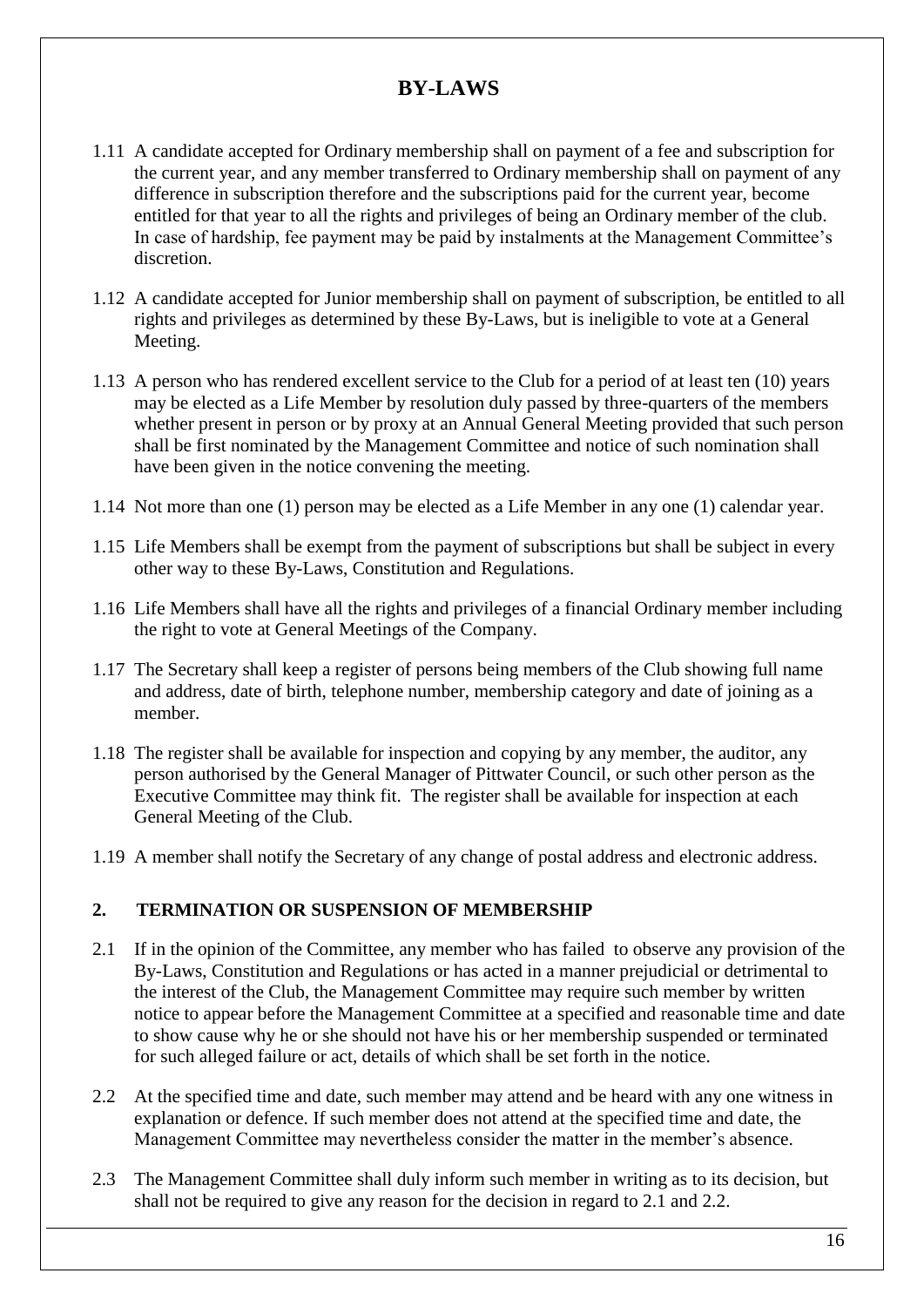- 2.4 Any member whose membership has been suspended, shall be barred from enjoying any of the rights and privileges of membership for the duration of the period of suspension but nevertheless shall remain liable during such period to observe the By-Laws, Constitution and Regulations including the due payment of subscriptions.
- 2.5 Any member whose membership has been terminated, shall cease to be a member and lose all his or her rights and privileges as a member.
- 2.6 Any member whose membership has been suspended or terminated shall have no right or claim whatsoever against the Management Committee or the Club for wrongful suspension or termination by the Management Committee even if the decision of the Management Committee is modified, reversed or upset by a special general meeting or otherwise and any such member shall have no claim whatsoever for a refund of subscription.

### **3. MEMBERSHIP SUBSCRIPTIONS**

- 3.1 Membership subscriptions to the Club shall be due and payable by each member annually on the first day of January.
- 3.2 The amount of the subscription and joining fee for membership shall be such sum as shall be determined by the Management Committee from time to time.
- 3.3 Any member two calendar months in arrears in the payment of subscriptions shall be deemed to be unfinancial and his or her rights and privileges as a member (including the right to participate in the activities of the Club) may be suspended.
- 3.4 Notwithstanding Clause (3.3) if a member suspended has not paid the arrears of subscription to the Treasurer within 14 days of receipt of a notice of arrears from the Treasurer, the Management Committee may (irrespective of any subsequent tender or payment of such subscriptions) remove such member's name from the register of members and thereby terminate his or her membership.
- 3.5 Any member becoming unfinancial may reapply for membership and if accepted no joining fee is applicable.

### **4. CALLS**

- 4.1 The Management Committee may make calls for funds on the members of the Club (other than junior members) subject to the approval and the amount of the Call being given by a General Meeting duly convened for such purpose.
- 4.2 Approval of a Call shall require a three quarter majority of the financial ordinary members present in person or by proxy.
- 4.3 Forms of proxy shall be sent to the members with the notice of such General Meeting.

### **5. RECEIPTS AND DISBURSEMENTS**

5.1 Subject to the By-Laws, Constitution and Regulations, all Club monies, funds assets and other property of the Club, shall be under the control of the Management Committee.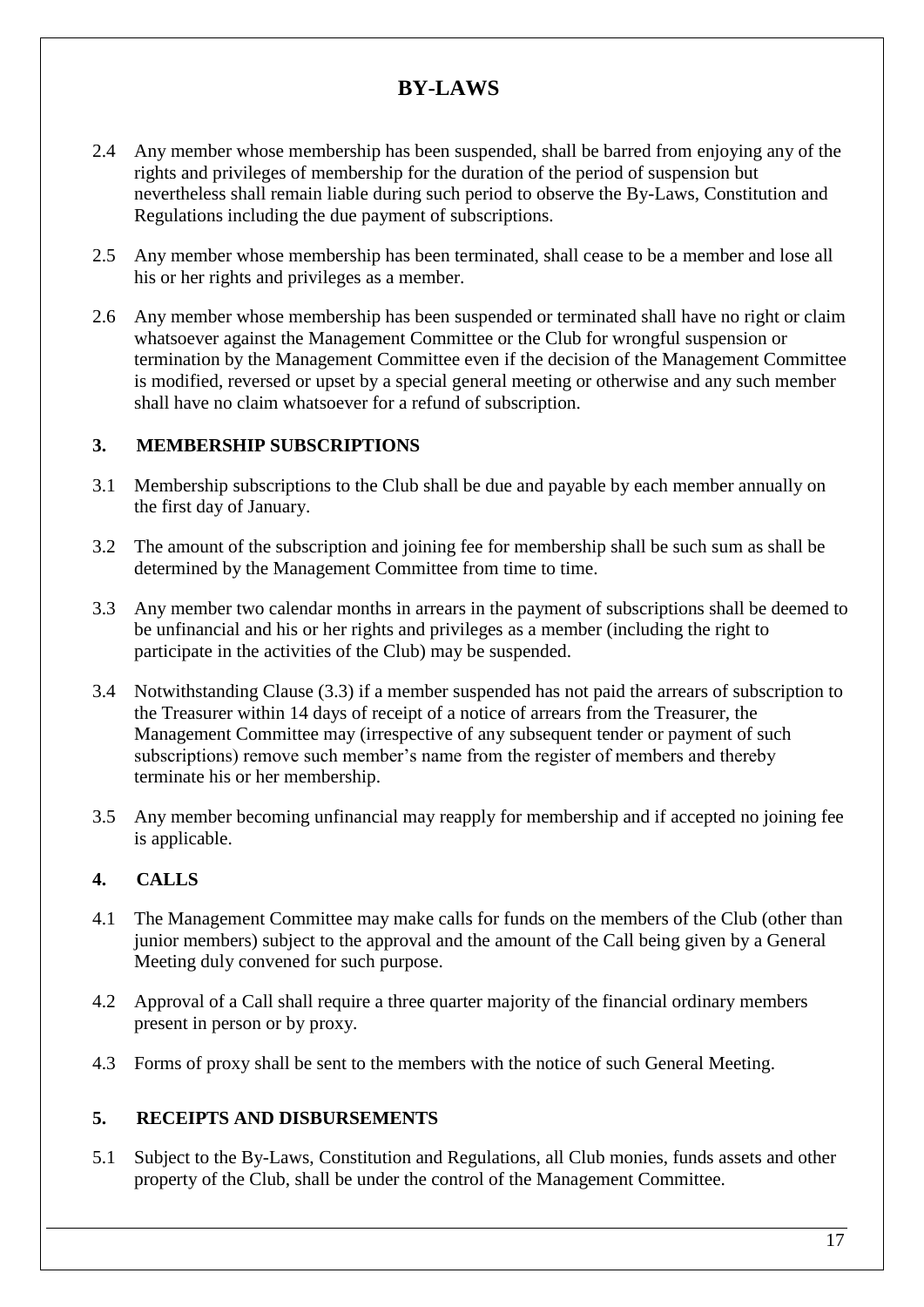- 5.2 The Treasurer shall collect subscriptions, joining fees (if any) and other monies due and owing to the Club.
- 5.3 All monies received by or on behalf of the Club, shall be paid as soon as possible after receipt to the credit of such bank account or accounts in the name of the Club with such bank or financial institutions as may from time to time be determined by the Management Committee.
- 5.4 All such bank accounts shall be operated by two (2) Office Bearers. Any two (2) of them may endorse payments.
- 5.5 No liability on behalf of the Club shall be incurred without the prior authority of the Management Committee.
- 5.6 No account shall be paid unless passed for payment by the Management Committee and all accounts so passed shall be recorded in the minutes for the relevant meeting except that in the case of any continuing liability which requires regular payment of a certain amount (including payments in connection with any building loan or the payment of rent). Such payments may be made as and when due if general authority in relation thereto has been given by the Management Committee and if such general authority has not been revoked. In the event that an account requires payment prior to the Management Committee meeting a majority of the members of the Executive Committee can authorise the payment and such payment shall be reported to the next meeting of the Management Committee.

### **6. THE COMMITTEE – (INCLUDING OFFICE BEARERS)**

- 6.1 The Office Bearers of the Club shall be elected at the Annual General Meeting and consist of President, Vice-President, Treasurer, Club Captain, Secretary and up to (4) four other members of the Club who shall be called Ordinary Committee Members. The Secretary will be appointed by the Management Committee after considering the person nominated by members at the Annual General Meeting.
- 6.2 The Executive Committee will comprise the President, Vice-President, Treasurer, Secretary and Club Captain.
- 6.3 The Management Committee shall consist of all Office Bearers who shall be elected and act in an honorary capacity.
- 6.4 Sub-Committees may be appointed by the Management Committee or elected by members at the Annual General Meeting, provided that no more than three members of the Management Committee may be appointed to the Selection Committee.
- 6.5 The respective duties of the Office Bearers shall include the following:
	- 6.5.1 The President shall preside at all meetings, and as the Chief Executive Officer shall be responsible for the implementation of the policy and objectives of the Club in accordance with the Constitution and Regulations and these By-Laws and with decisions of the Management Committee, subject to any limitations imposed by the directions of the members in General Meeting;
	- 6.5.2 The Vice-President shall preside at all meetings in the absence of the President and otherwise deputise for the President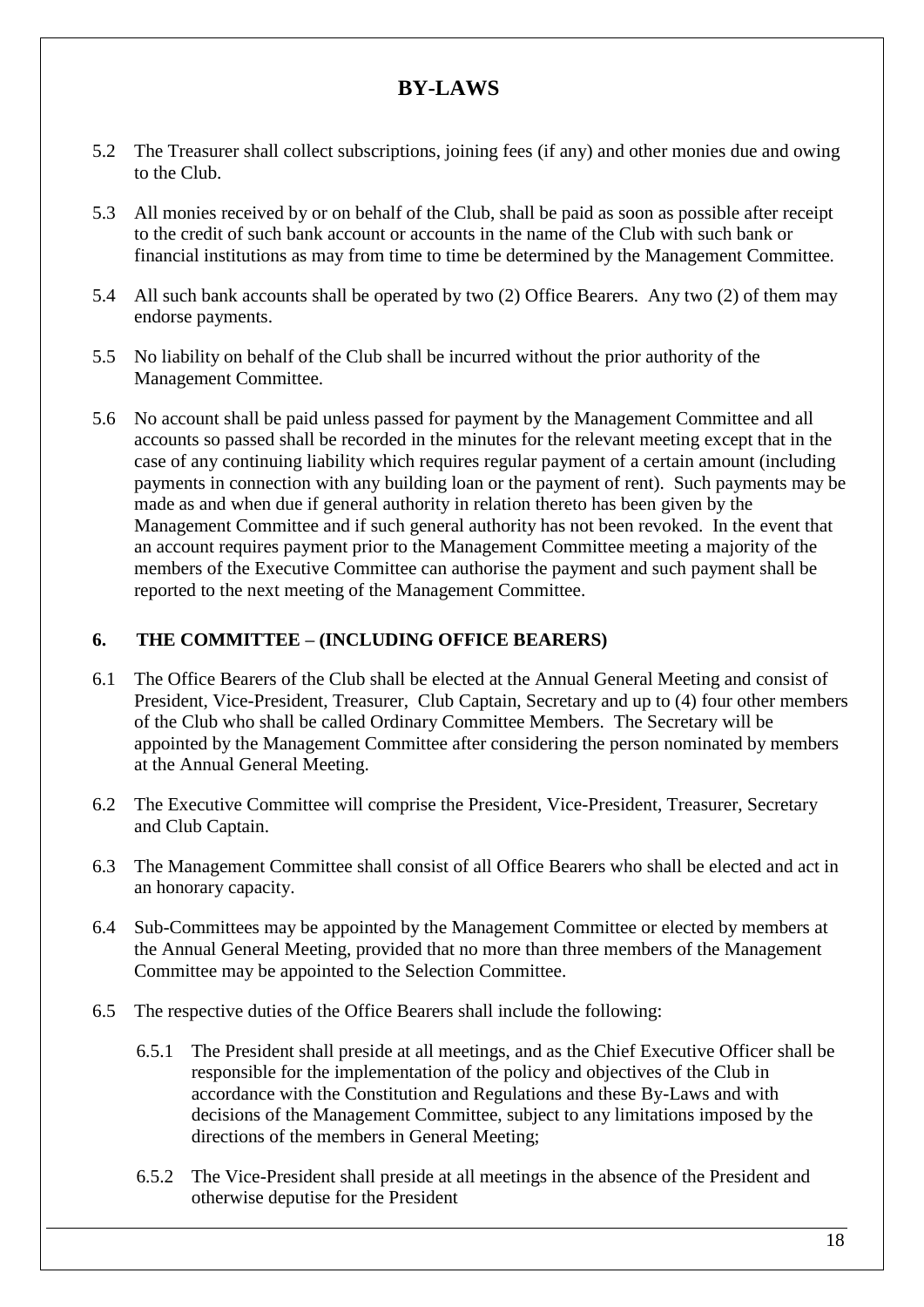- 6.5.3 The Secretary shall administer all records, correspondence and notice of meetings as directed, and shall maintain a register of all members of the Club;
- 6.5.4 The Treasurer shall be responsible for the receipt, disbursement and reconciliation of all monies of the Club, the banking of the same and the preparation of monthly and annual statements of accounts and annual balance sheet; and
- 6.5.5 The Club Captain shall be responsible for the supervision of the tennis playing activities of members during Club playing times (as set forth in the By-Laws) including such activities as: (i) social tennis
	- (ii) intra club competitions, tournaments and championships
	- (iii) inter club competitions.

He or she shall head the Selection Committee.

- 6.6 The Executive Committee, subject to the final control and direction of the Management Committee, may deal with any matter of urgency which may require decision or action prior to the next scheduled meeting of the Management Committee, provided that all matters of major importance should whenever possible be referred to the Management Committee and provided further that all matters so dealt with by the Executive Committee shall be reported fully to such next meeting of the Management Committee.
- 6.7 The Management Committee shall have power at any time, and from time to time to appoint any member to the Management Committee, either to fill a casual vacancy or as an addition to the existing Office Bearers or other members of the Management Committee but so that the total number of Office Bearers or the members of the Management Committee shall not at any time exceed the number fixed in accordance with the Constitution and Regulations. Any Office Bearer or other member of the Management Committee so appointed shall hold office only until the next following Annual General Meeting.
- 6.8 The Club may by ordinary resolution of which special notice has been given remove any Office Bearers or other member of the Management Committee before the expiration of his or her period of office and may by an ordinary resolution appoint another person in his or her stead; the following person so appointed shall hold office only until the next following Annual General Meeting.
- 6.9 The office of a member of the Management Committee shall become vacant if a member:
	- 6.9.1 resigns by letter to the Secretary;
	- 6.9.2 becomes ineligible to be a Director under the Corporations Act;
	- 6.9.3 for more than three (3) consecutive meetings is absent without the permission of the Management Committee from meetings of the Management Committee held during that period;
	- 6.9.4 holds any office of profit under the Club;
	- 6.9.5 ceases to be a member of the Club;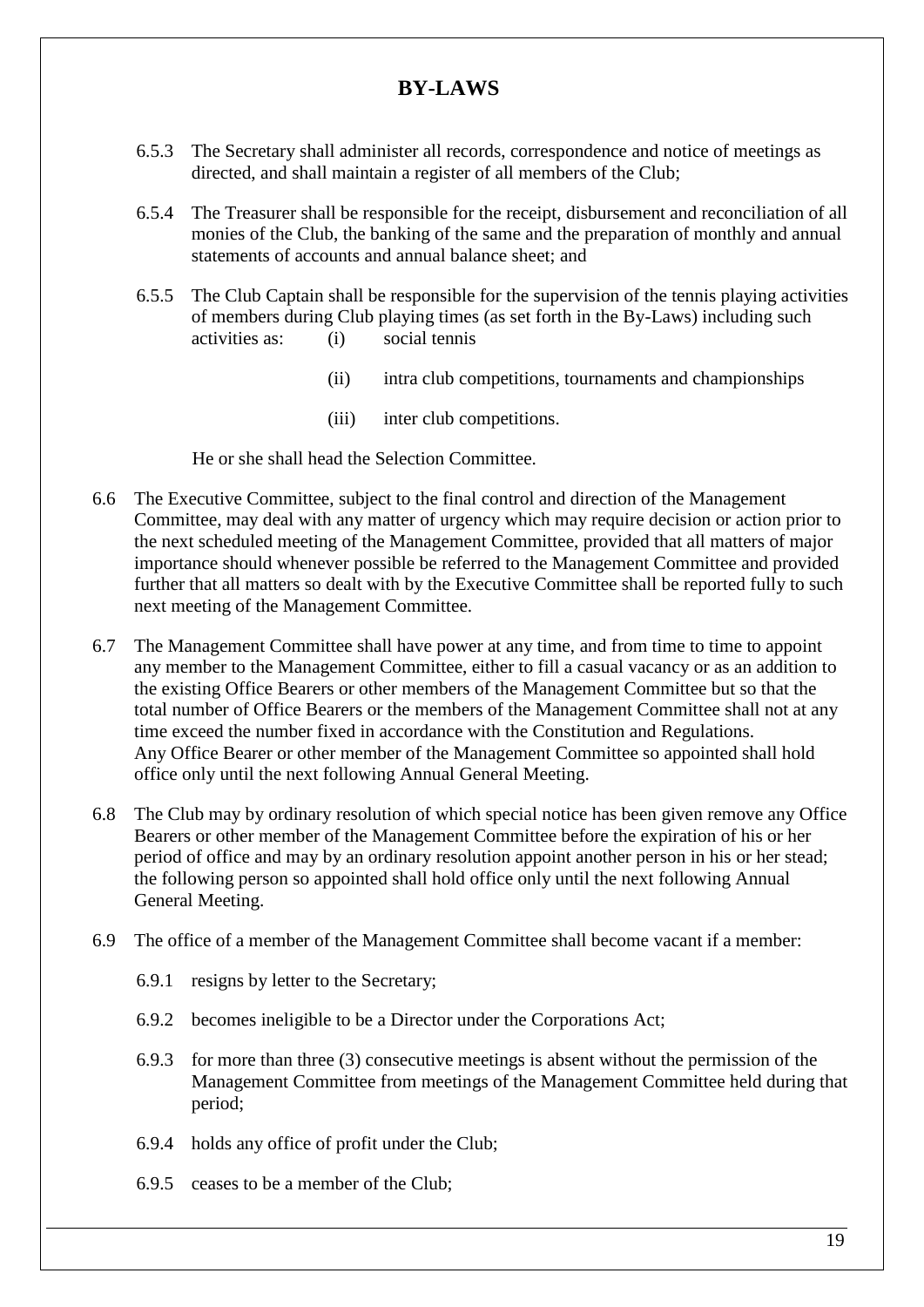6.9.6 is directly or indirectly interested in any contract or proposed contract with the Club. Provided always that nothing in this paragraph shall affect the operation of the processes of the Regulations or By Laws of the Club.

### **7. POWERS AND DUTIES OF THE MANAGEMENT COMMITTEE**

- 7.1 The Management Committee shall meet on at least ten (10) occasions per year and at such other times as may be deemed necessary.
- 7.2 The Management Committee shall exercise all the powers especially when conferred upon it by these rules:
	- 7.2.1 To manage and control the affairs of the Club and to give direction to the officials and members of the Club;
	- 7.2.2 To call General Meetings and Annual Meetings;
	- 7.2.3 To amend the Rules of the Club;
	- 7.2.4 To terminate any membership, if it is considered to be in the best interests of the Club.
- 7.3 The Management Committee may have powers to appoint Sub-Committees or have Committees elected at the Annual General Meeting with such duties as shall be specified, to consider and report to the Management Committee, may appoint any financial member of the Club to be a member of any Sub-Committee with the Office Bearers and Committee Members be ex-officio members of all Sub-Committees. All Sub-Committees shall report regularly to the Management Committee of their deliberations or recommendations.
- 7.4 Five (5) Directors shall form a quorum and if a quorum is not present within 30 minutes from the time appointed for its commencement, such meeting shall stand adjourned to the same day in the next week at the same place and time, if that day be a public holiday, and if a quorum is not present within 30 minutes of the time appointed the Directors present shall form a quorum competent to transact any business of which the first meeting was convened.
- 7.5 All acts done by any meeting of the Management Committee or of a Sub-Committee or by any person acting as a member of the Management Committee shall, notwithstanding that it is afterwards discovered that there was some defect in the appointment of any such member of the Committee or person acting as aforesaid, or that the members of the Committee or any of them were disqualified, be as valid as if every such person had been duly appointed and was qualified to be a member of the Committee.
- 7.6 A person may not serve on the Executive Committee in any one capacity for any more than three (3) consecutive years and for no more than a total of four (4) consecutive years. A committee member can only be elected for another term outside the term in this clause if agreed to by members at the AGM.
- 7.7 No member of the Management Committee shall be appointed to any salaried office of the Club or any office of the Club paid by fees. Out of pocket expenses, will be repaid.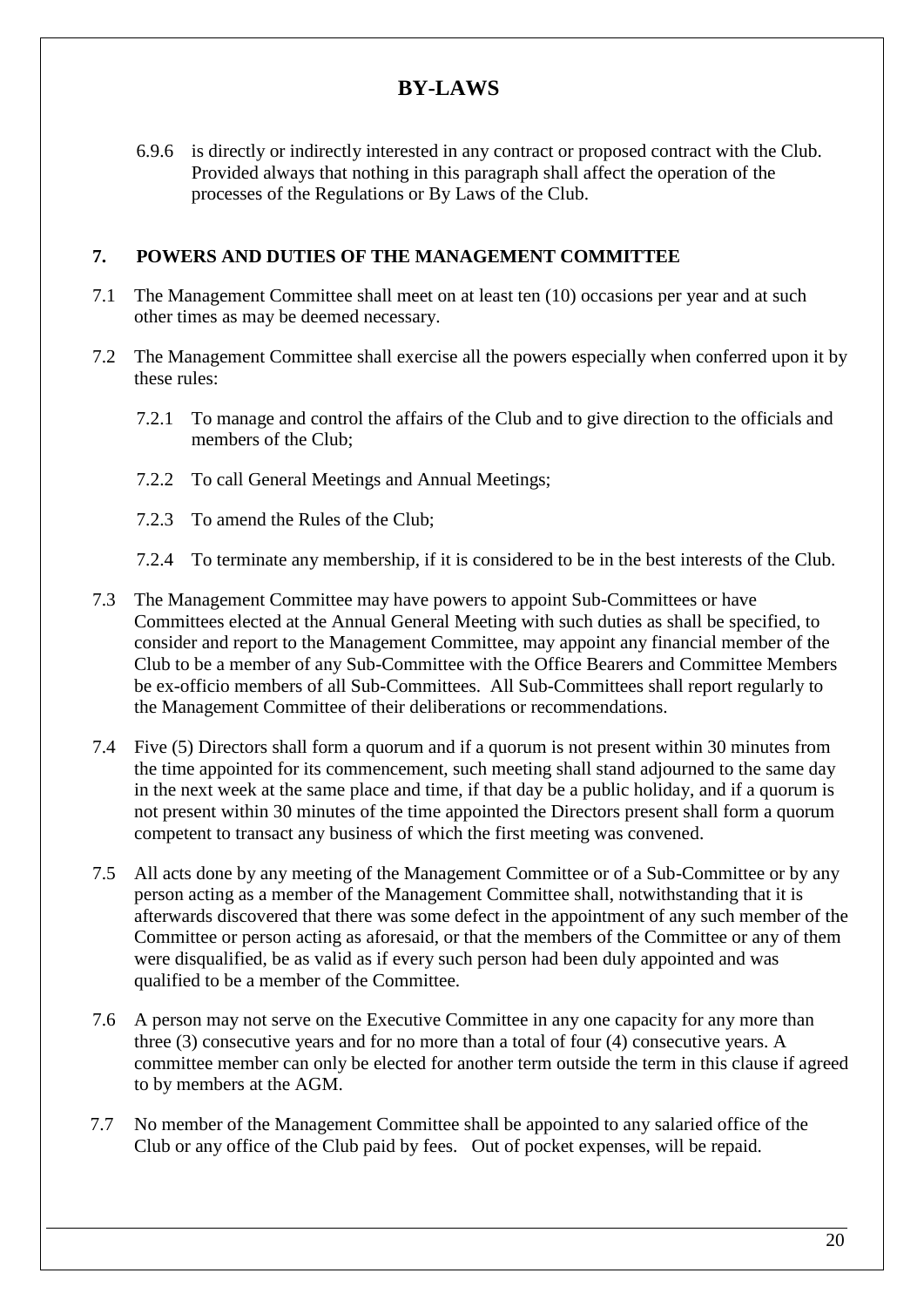- 7.7.1 At each Annual General Meeting, the Office Bearers and the Committee Members (who shall each be an adult member) shall be elected from amongst the financial members of the Club and shall subject to Clause 6.9 hold office until the conclusion of the succeeding Annual General Meeting or in the case of Office Bearers until a successor is appointed in his or her stead;
- 7.7.2 The election of Office Bearers shall be held separately but the election of the four (4) Committee Members may be held collectively.

#### **8. MEETINGS**

- 8.1 For Management Committee meetings and other meetings a typical agenda would be:
	- 8.1.1 Opening (President)
	- 8.1.2 Apologies (Secretary)
	- 8.1.3 Minutes of previous meeting (Secretary)
	- 8.1.4 Business arising out of minutes
	- 8.1.5 Correspondence inward (Secretary)
	- 8.1.6 Correspondence outward (Secretary)
	- 8.1.7 Business arising out of correspondence
	- 8.1.8 President's report (President)
	- 8.1.9 Treasurer's report (Treasurer)
	- 8.1.10 Accounts for payment (Treasurer)
	- 8.1.11 Club Captain's report (Club Captain)
	- 8.1.12 Tennis Northern Beaches Association Delegate's report
	- 8.1.13 Reports from Sub-Committees:

Social Works Editorial

- 8.1.14 Motions on Notice (Secretary)
- 8.1.15 General business
- 8.1.16 Notice of motions
- 8.1.17 Date and place of next meeting (President)
- 8.1.18 Close meeting (President)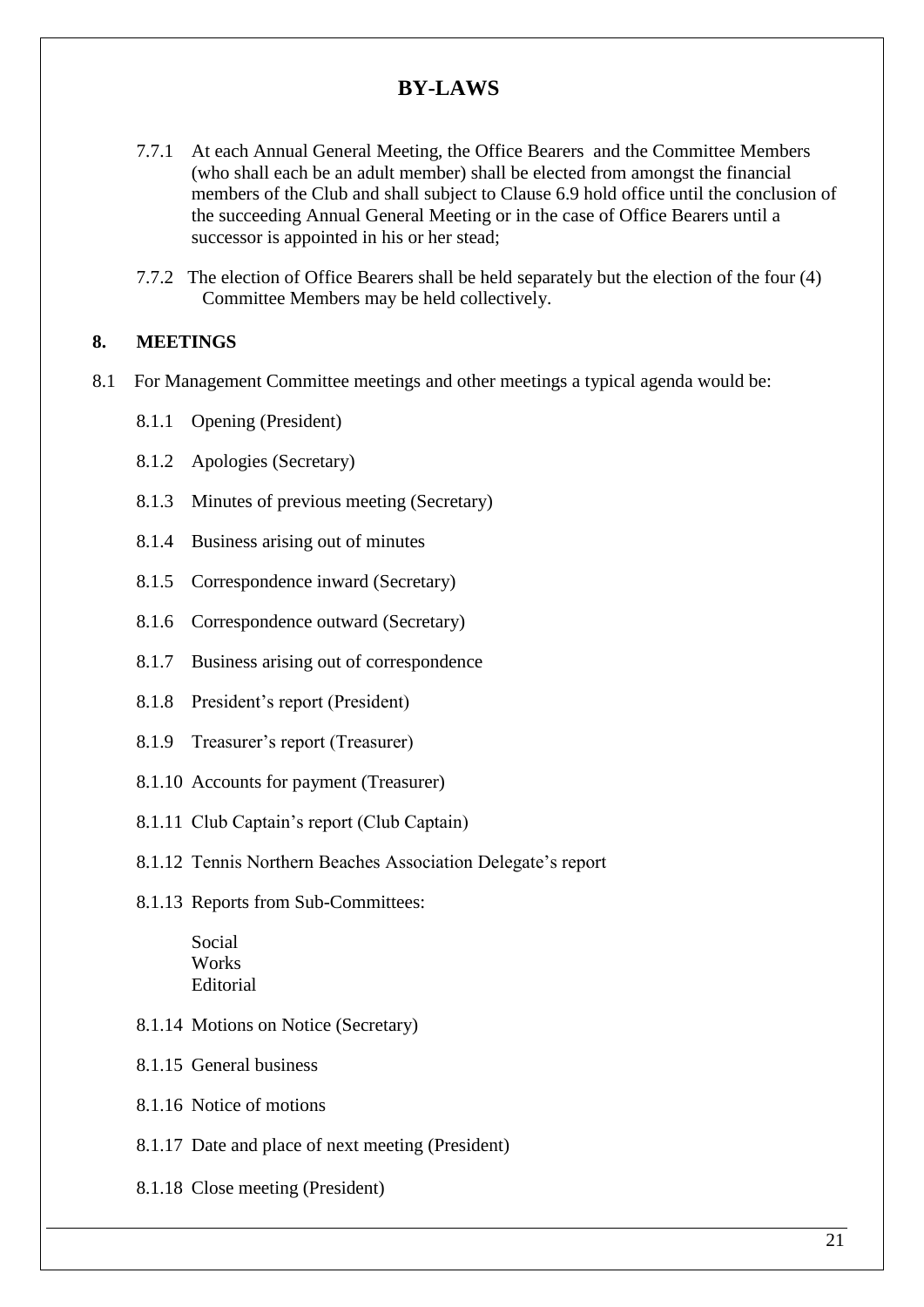## **9. COMPETITION TENNIS**

- 9.1 The Careel Bay Tennis Club shall nominate teams to compete in the Tennis Northern Beaches Competitions.
- 9.2 Nominations will be called from members by the Club Captain by a notice placed on the Club notice board. This notice will state closing dates and competitions.
- 9.3 Nominations are to be placed on the notice board as directed by the Club Captain. Fees are to be paid to the Team Captain before the second match of the Competition.
- 9.4 Teams will be selected by the Selection Committee but subject to ratification by the Management Committee.
- 9.5 Persons who withdraw from a team will disqualify themselves for selection in the next competition and must pay the prescribed competition fee.
- 9.6 The Selection Committee, when selecting teams, will nominate a Captain for each team for the first match in the competition. The Captain must then by the completion of the first match declare the Captaincy open and the team is to select a Captain for the remainder of the competition.
- 9.7 Team Captains are responsible for the conduct of their teams during the competition and are to supply the Club Captain and Tennis Northern Beaches with the details of the team's results as required by the Club Captain at the conclusion of the competition.

### **10. HONORARIUM**

10.1 An honorarium is to be paid to all members of the Management Committee for out of pocket expenses to be the equivalent of the Annual Subscription for that year.

### **11. DRESS**

11.1 Members playing during Club playing times must at all times be attired in recognised tennis apparel and approved tennis shoes.

# **12. CLUB COLOURS**

- 12.1 The Club colours are dark blue, light blue and white.
- 12.2 The Club logo design is:



# **13. CONDUCT**

13.1 Members are expected to conform to reasonable codes of behavior and sportsmanship both on and off the court. Members breaching this rule may be asked to appear before the Management Committee.